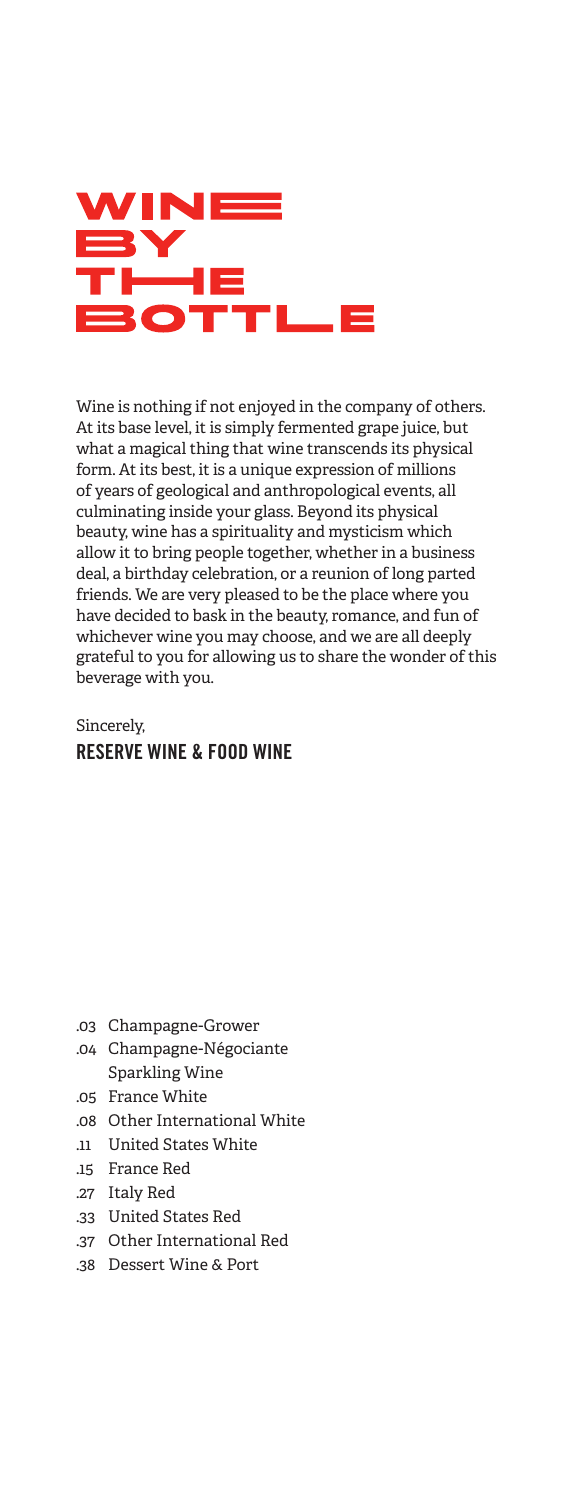

## **CHAMPAGNE**

No wine is as celebrated or as celebratory as Champagne. Situated on a sliver of limestone and sand across the North of France, a unique production method was developed.

Secondary fermentation in the bottle, creating bubbles, initially happened as an accident. Bottles would explode for seemingly no reason, puzzling the monks who were primarily drinking the wine. With advances in science leading to stronger glass for bottles, as well as greater understanding of fermentation, Champagne eventually embraced it's sparkling identity. Today, there are large negociant companies and small growers who are both producing spectacular versions of this delightful, regional specialty. It truly is impossible not to have a smile on your face while sipping Champagne!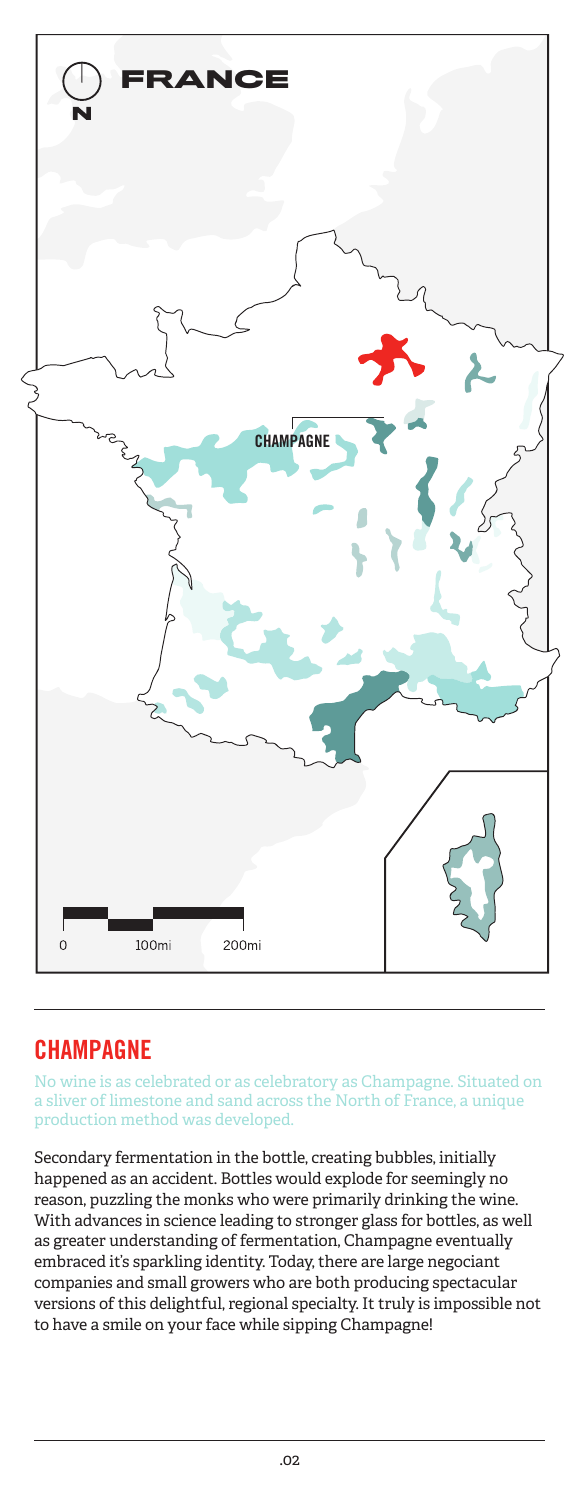# CHAMPAGNE **-GROWEER**

**CÔTE DES BLANCS**

| <b>AGRAPART &amp; FILS</b><br>'Les 7 Crus' Brut | 150 |
|-------------------------------------------------|-----|
| <b>JACQUESSON</b>                               |     |
| 'Cuvée no 743'                                  | 165 |
| <b>PIERRE PETERS</b>                            |     |
| 'Cuvée Réserve'. Grand Cru                      | 130 |
| <b>STÉPHANE COQUILLETTE</b>                     |     |
| 'Carte d'Or'. Premier Cru Brut                  | 110 |
| <b>VEUVE FOURNY &amp; FILS</b>                  |     |
| Extra Brut Premier Cru Blanc de Blancs          | 90  |
| Premier Cru Brut Rosé                           | 120 |
| <b>VALLÉE DE LA MARNE</b>                       |     |

| <b>GONET-MÉDEVILLE</b>                     |     |
|--------------------------------------------|-----|
| Premier Cru, Blanc de Noirs Brut           | 120 |
| <b>GASTON CHIQUET</b>                      |     |
| Tradition, Premier Cru, Brut (375 ml)      | 65  |
| <b>MARC HEBRART</b>                        |     |
| 'Mas Favorites', Premier Cru, Brut         | 135 |
| <b>PAUL BARA</b>                           |     |
| 'Réserve', Grand Cru Brut                  | 140 |
| 'Grand Rosé', Brut Grand Cru               | 155 |
| 'Special Club Rosé', Grand Cru Brut 2015   | 210 |
| <b>RH COUTIER</b>                          |     |
| Ambonnay Grand Cru, Brut Rosé              | 125 |
| TARLANT                                    |     |
| 'Rosé Zero', Brut Nature Rosé              | 120 |
| ULYSSE COLLIN                              |     |
| 'Les Maillons'. Blanc de Noirs. Extra Brut | 230 |
| <b>MONTAGNE DE REIMS</b>                   |     |

## J. LASSALLE

| Premier Cru Brut Rosé                   | 155 |
|-----------------------------------------|-----|
| <b>VILMART &amp; CIE</b>                |     |
| 'Grand Cellier d'Or' 1er cru, Brut 2014 | 170 |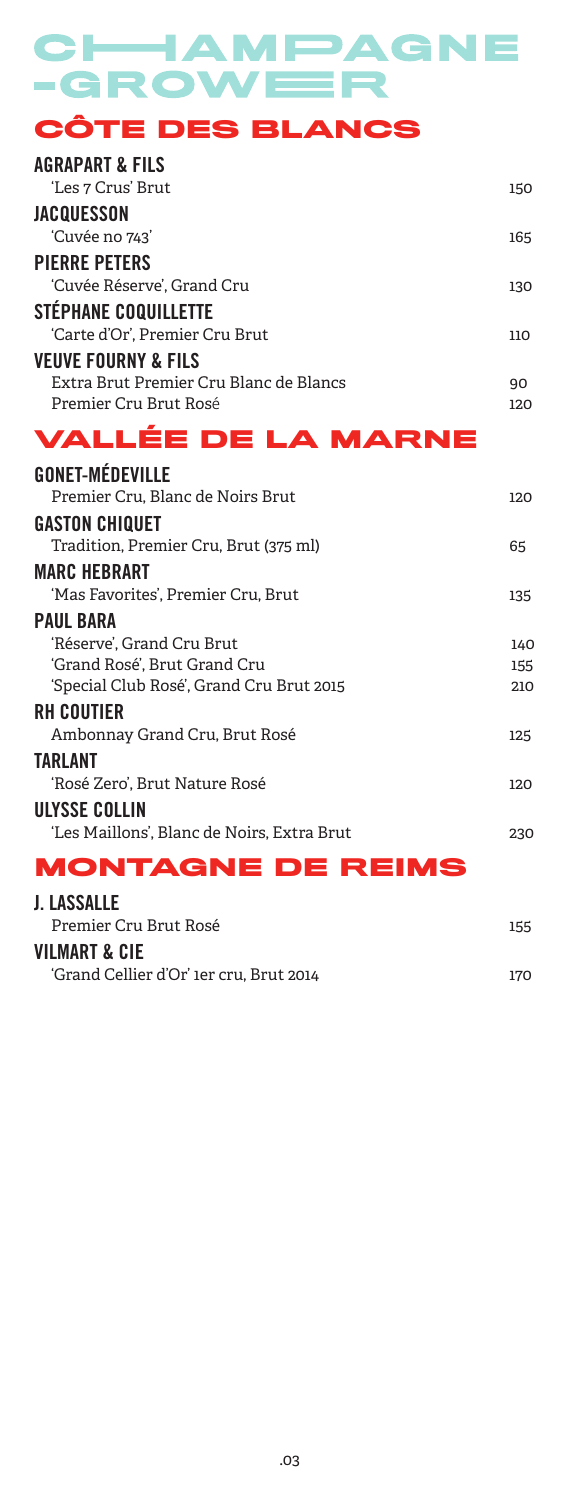# CHAMPAGNE -NÉGOCIANTE

| <b>BOLLINGER</b>                          |     |
|-------------------------------------------|-----|
| Extra Brut 1979                           | 800 |
| <b>CANARD-DUCHÊNE</b>                     |     |
| Cuvée Léonie Brut                         | 95  |
| COLLET                                    |     |
| Demi-Sec                                  | 80  |
| DIEBOLT-VALLOIS                           |     |
| 'Prestige', Blanc de Blancs Brut          | 130 |
| <b>DOM PÉRIGNON</b>                       |     |
| <b>Brut 2012</b>                          | 350 |
| GOSSET                                    |     |
| 12 Ans de Cave Brut                       | 220 |
| <b>LAURENT-PERRIER</b>                    |     |
| Brut (375 ml)                             | 55  |
| <b>LECLERC BRIANT</b>                     |     |
| Blanc de Meuniers, Premier Cru, Brut Zéro | 200 |
| 'La Croisette', Brut Zéro                 | 200 |



#### BISOL

| Prosecco, Valdobbiadene Superiore, Veneto, Italy, 2015 | 90  |
|--------------------------------------------------------|-----|
| <b>FRANÇOIS MONTAND</b>                                |     |
| Blanc de Blancs Brut, Jura, France                     | 45  |
| <b>JEAN-PAUL BRUN</b>                                  |     |
| 'FRV 100', Gamay Noir Rosé, Beaujolais, France         | 40  |
| <b>LLOPART</b>                                         |     |
| Brut Reserva, Corpinnat, Spain 2018                    | 50  |
| <b>SCHRAMSBERG</b>                                     |     |
| 'J. Schram' Brut. North Coast. California 2007         | 145 |
| 'J. Schram' Brut, North Coast, California 2010         | 175 |
| Rosé Brut, North Coast, California                     | 85  |
| Cremant, North Coast, California                       | 70  |
| <b>SEA SMOKE</b>                                       |     |
| 'Sea Spray', Santa Rite Hills, California 2015         | 160 |
|                                                        |     |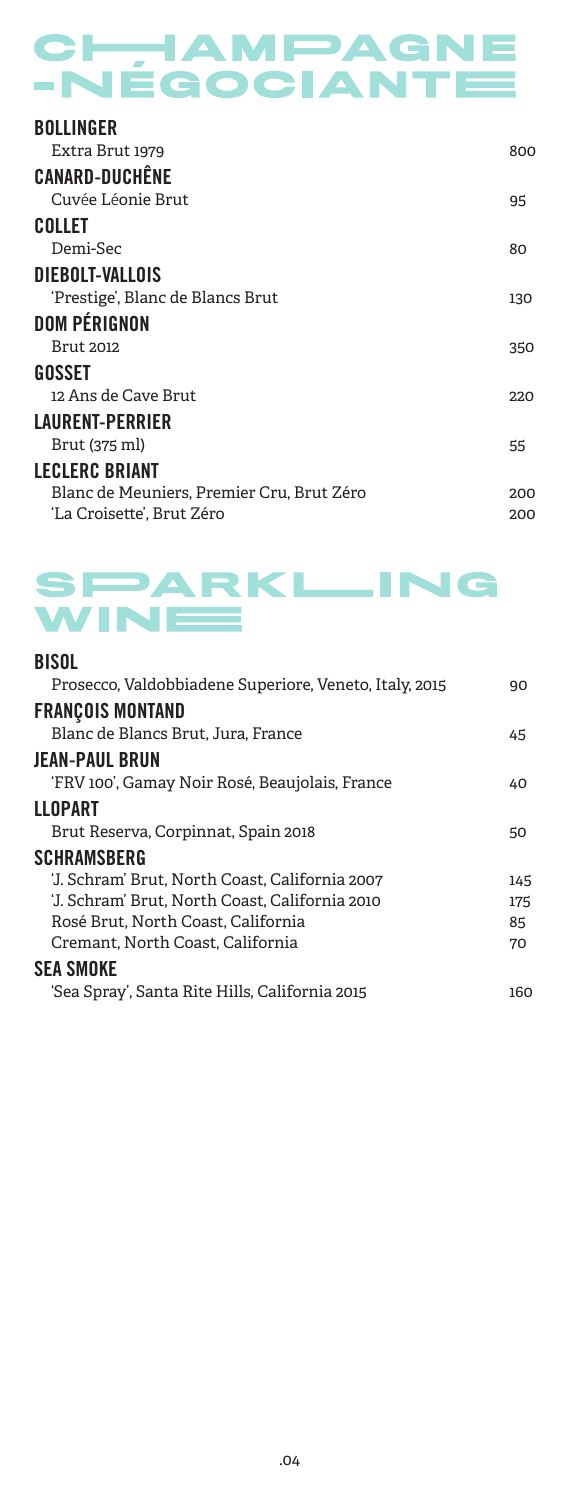# FRANCE

## **ALSACE**

| ALBERT BOXLER                          |     |
|----------------------------------------|-----|
| Gewurztraminer 2019                    | 75  |
| <b>FAMILLE HUGEL</b>                   |     |
| Gewurztraminer 2017                    | 45  |
| <b>DOMAINE OSTERTAG</b>                |     |
| Pinot Blanc, 'Les Jardins' 2019        | 60  |
| Riesling, 'Les Jardins' 2019           | 65  |
| Riesling Clos Mathis 2017              | 75  |
| Gewurztraminer 2017                    | 55  |
| Sylvaner 2017                          | 50  |
| <b>FE TRIMBACH</b>                     |     |
| Gewurztraminer 2016                    | 45  |
| Riesling Grand Cru Geisberg 2013       | 150 |
| Riesling 'Cuvee Frederic Emile' 2011   | 165 |
| Riesling 'Clos Ste Hune' 2014          | 500 |
| THE FURST                              |     |
| Riesling 2018                          | 30  |
| <b>PIERRE SPARR</b>                    |     |
| Riesling, Grand Cru Schoenenbourg 2011 | 70  |

#### HENRI SCHOENHEITZ Pinot Gris, Holder 2014 40

#### **JURA**

#### JEAN-FRANÇOIS GANEVAT

| Le Sa Vient D'où. Vin de France | 85  |
|---------------------------------|-----|
| Savagnin Vin Jaune 2008 375 ml  | 165 |

### **LOIRE VALLEY**

#### Touraine

| <b>DOMAINE HUET</b>                                       |     |
|-----------------------------------------------------------|-----|
| Chenin Blanc, 'Clos du Bourg' Vouvray Moelleux 1959       | 580 |
| FOREAU                                                    |     |
| Chenin Blanc 'Domaine du Clos Naudin',                    |     |
| Vouvray Moelleux 2011                                     | 75  |
| Muscadet                                                  |     |
| <b>DOMAINE LUNEAU-PAPIN</b>                               |     |
| Melon de Bourgogne, 'Terre de Pierre', Butte de la Roche, |     |
| Muscadet Sèvre & Maine 2020                               | 85  |
| Melon de Bourgogne, 'L d'Or', Muscadet Sèvre & Maine 2010 | 100 |

#### Savennières

#### FAMILLE JOLY

| Chenin Blanc, 'Clos de la Bergerie', Roche-Aux-Moines 2019 | 145 |
|------------------------------------------------------------|-----|
| Chenin Blanc, 'Les Vieux Clos' 2019                        | 120 |
| Chenin Blanc, Monopole 'Clos de la Coulée de Serrant' 2019 | 250 |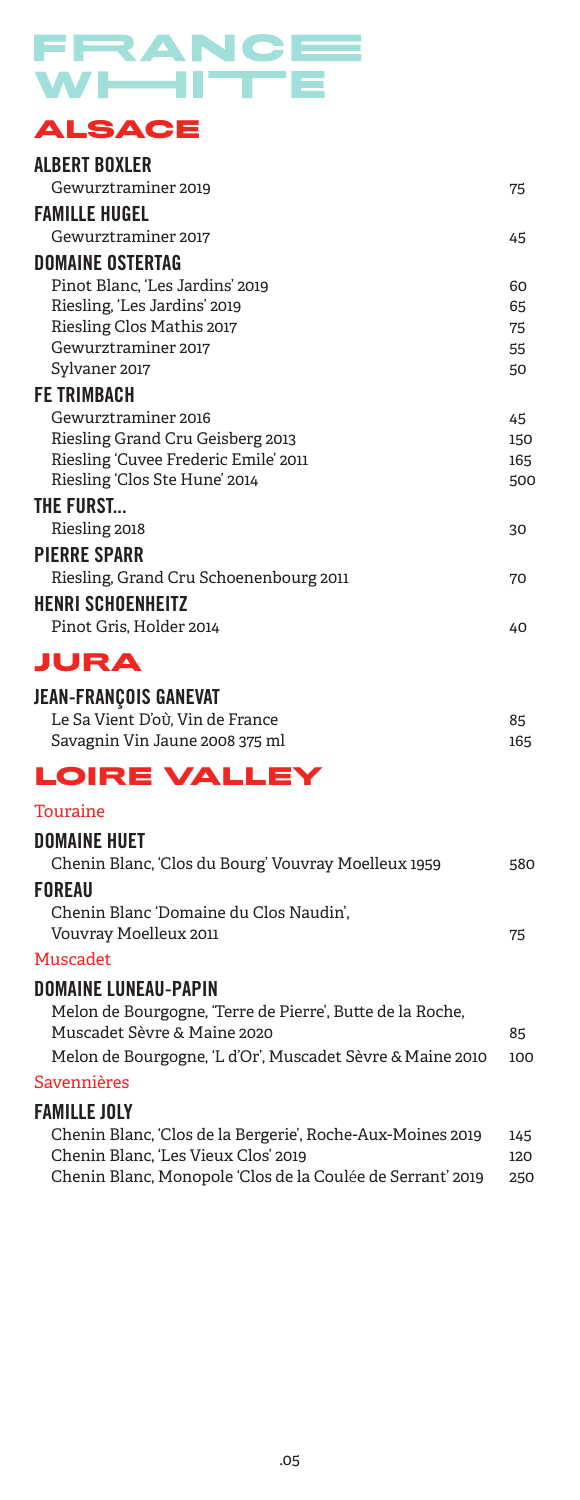#### FRAN **Contract** C — r **LOIRE VALLEY**

#### Sancerre and Pouilly-Fumé

| <b>DIDIER DAGUENEAU</b>                                                  |            |
|--------------------------------------------------------------------------|------------|
| Sauvignon Blanc, 'Buisson Renard', Pouilly-Fumé 2015                     | 195        |
| <b>EDMOND VATAN</b>                                                      |            |
| Sauvignon Blanc, Clos de la Néore, Sancerre 2017                         | 225        |
| <b>PASAL JOLIVET</b>                                                     |            |
| Sauvignon Blanc, Sancerre 2020                                           | 80         |
| RHONE VALLEY                                                             |            |
| <b>AUGUSTE CLAPE</b>                                                     |            |
| Marsanne/Roussanne, St. Peray 2018                                       | 180        |
| Marsanne/Roussanne, St. Peray 2019                                       | 160        |
| E. GUIGAL                                                                |            |
| Viognier 'La Doriane', Condrieu 2014                                     | 200        |
| <b>CHATEAU DE FONSALETTE</b>                                             |            |
| Côtes-du-Rhône 2007                                                      | 350        |
| <b>DOMAINE DES TOURS</b>                                                 |            |
| Vaucluse blanc, 2016                                                     | 115        |
| <b>GEORGES VERNAY</b>                                                    |            |
| Viognier 'Coteau de Vernon', Condrieu 2010                               | 220        |
| <b>JEAN-LOUIS CHAVE</b>                                                  |            |
| Marsanne/Roussanne, Hermitage 2007<br>Marsanne/Roussanne, Hermitage 2017 | 280<br>340 |
| Marsanne/Roussanne, Hermitage 2018                                       | 340        |
| <b>LIONEL FAURY</b>                                                      |            |
| Viognier, Condrieu 2018                                                  | 130        |
| <b>BORDEAUX</b>                                                          |            |
| <b>CHATEAU BOUSCAUT</b>                                                  |            |
| Cru classé de Graves Pessac-Leognan 2015                                 | 85         |
| <b>PAVILLON BLANC DU CHATEAU MARGAUX</b>                                 |            |
| Sauvignon Blanc, Margaux 2016                                            | 550        |
| <b>CORSICA</b>                                                           |            |
| <b>DOMAINE COMTE ABBATUCCI</b>                                           |            |
| Vermentinu, 'Cuvée Faustine', Ajaccio, Corsica 2020                      | 90         |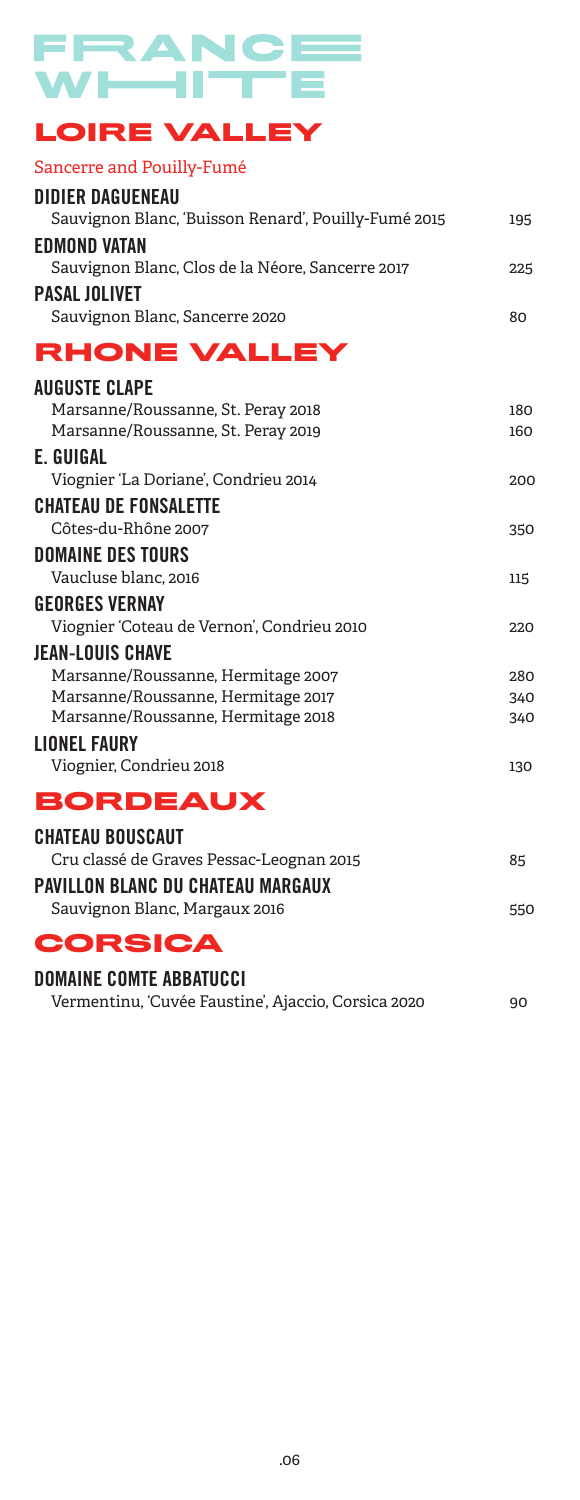## FRANCE WHITE **BURGUNDY**

| <b>Bourgogne</b>                               |            |
|------------------------------------------------|------------|
| <b>DOMAINE COCHE-DURY</b>                      |            |
| Bourgogne Blanc 2016                           | 450        |
| <b>DOMAINE ROULOT</b>                          |            |
| Bourgogne Blanc 2016                           | 130        |
| <b>Chablis Grand Cru</b>                       |            |
| DOMAINE DAUVISSAT                              |            |
| Grand Cru Les Preuses 2016                     | 850        |
| <b>DOMAINE LAVANTUREUX</b>                     |            |
| Grand Cru Vaudésir 2018                        | 195        |
| LOUIS MICHEL                                   |            |
| Grand Cru Vaudésir 2019                        | 160        |
| <b>DOMAINE LOUIS MOREAU</b>                    |            |
| Grand Cru Les Clos 2016                        | 150        |
| <b>DOMAINE FRANÇOIS RAVENEAU</b>               |            |
| Grand Cru Blanchots 2015                       | 750        |
| Grand Cru Blanchots 2018                       | 700        |
| Grand Cru Valmur 2016<br>Grand Cru Valmur 2018 | 800<br>800 |
| <b>PATRICK PIUZE</b>                           |            |
| Grand Cru Blanchots 2016                       | 150        |
| Grand Cru Bougros 2018                         | 170        |
| <b>Chablis Premier Cru</b>                     |            |
| <b>DOMAINE FRANÇOIS RAVENEAU</b>               |            |
| Premier Cru Montée de Tonnerre 2018            | 500        |
| GILBERT PICO                                   |            |
| Premier Cru Vaucoupin 2017                     | 90         |
| Premier Cru Vaucoupin 2019                     | 95         |
| <b>HENRI COSTAL</b>                            |            |
| Premier Cru 'Vaillons' 2019                    | 105        |
| LOUIS MICHEL                                   |            |
| Premier Cru Forêts 2019                        | 80         |
| <b>DOMAINE OUDIN</b>                           |            |
| Premier Cru 'Vaugiraut' 2016                   | 100        |
| VINCENT DAUVISSAT                              |            |
| Premier Cru 'Vaillons' 2019                    | 245        |
| Chablis & Petit Chablis                        |            |
| <b>FAMILLE SAVARY</b>                          |            |
| Petit Chablis 2020                             | 50         |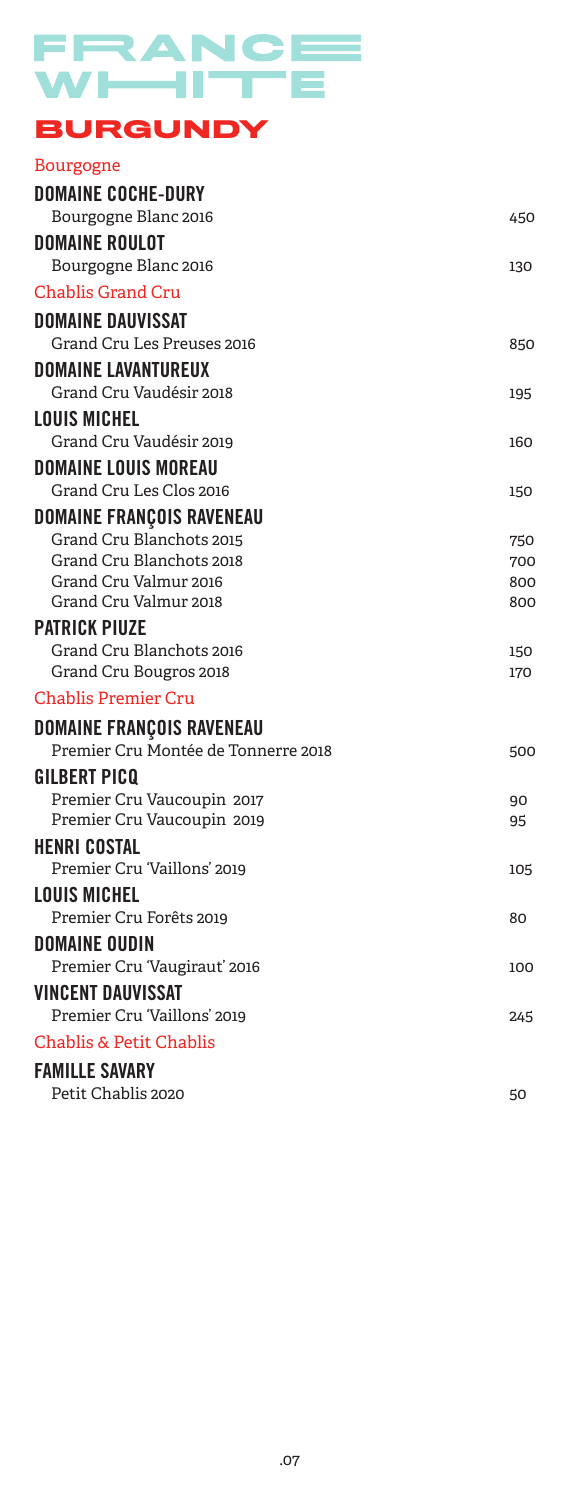# FRANCE **BURGUNDY**

#### Cotes des Nuits DOMAINE DUJAC Morey-St-Denis 2017 and the state of the state of the 160 methods of the 160  $\mu$ DOMAINE JACQUES FREDERIC MUGNIER Premier Cru Nuits-St. Georges Clos de la Marechale 2016 210 DOMAINE MÉO-CAMUZET Clos Saint-Philibert, Hautes-Côtes de Nuits 2016 95 Clos Saint-Philibert, Hautes-Côtes de Nuits 2018 115 Auxey-Duresses DOMAINE LEFLAIVE Auxey-Duresses 2018 155 Corton-Charlemagne BRUNO COLIN Grand Cru Corton-Charlemagne 2019 500 Meursault DOMAINE COCHE-DURY Meursault 2016 **850** DOMAINE DES COMTES LAFON Meursault 2018 DOMAINE FRANCOIS MIKULSKI Meursault 2016 DOMAINE LEFLAIVE Premier Cru, 'Sous les dos d'Âne' Meursault 2017 360 Premier Cru, 'Sous les dos d'Âne' Meursault 2018 360 Premier Cru, 'Sous les dos d'Âne' Meursault 2019 370 DOMAINE MICHEL LAFARGE Meursault 2017 **130** Meursault 2018 **130** DOMAINE MOREY-COFFINET Premier Cru 'Les Perriers', Meursault 2017 255 Puligny-Montrachet COMTESSE DE CHÉRISEY Premier Cru 'Hameau de Blagny,' Puligny-Montrachet 2019 260 DOMAINE LARUE Premier Cru 'La Garenne,' Puligny-Montrachet 2019 220 DOMAINE JM BOILLOT Puligny-Montrachet 2018 165 Premier Cru 'La Garenne', Puligny-Montrachet 2019 225 THIERRY & PASCALE MATROT Premier Cru 'La Chalumeaux', Puligny-Montrachet 2018 250 PIERRE YVES-COLIN MOREY

Grand Cru 'Bienvenues-Batard-Montrachet' 2015 850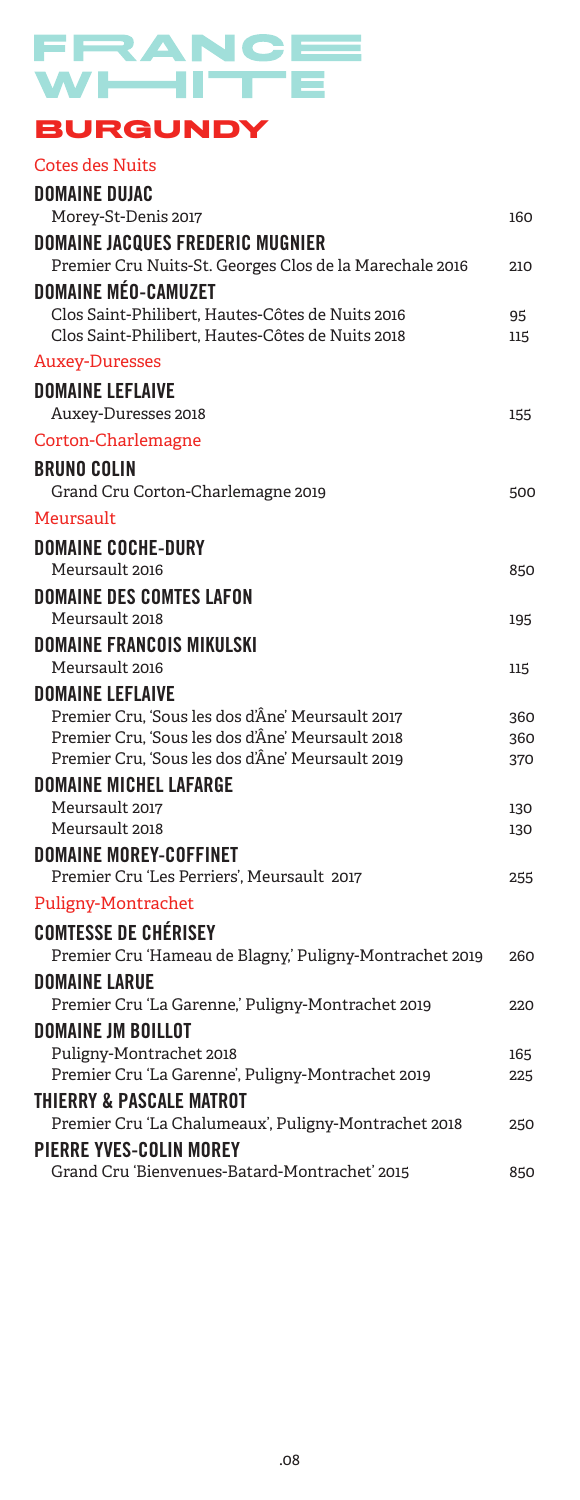#### FRANCE N/I I Ш **BURGUNDY**

#### Beaune JOSEPH DROUHIN 'Beaune Clos des Mouches', Premier Cru Beaune 2019 95 Bourgogne Aligoté DOMAINE BRUNO CLAVELIER Bourgogne Aligoté 2017 **65** DOMAINE CHEVILLON Bourgogne Aligoté 2016 **55** SYLVAIN PATAILLE Bourgogne Aligoté 2018 **65**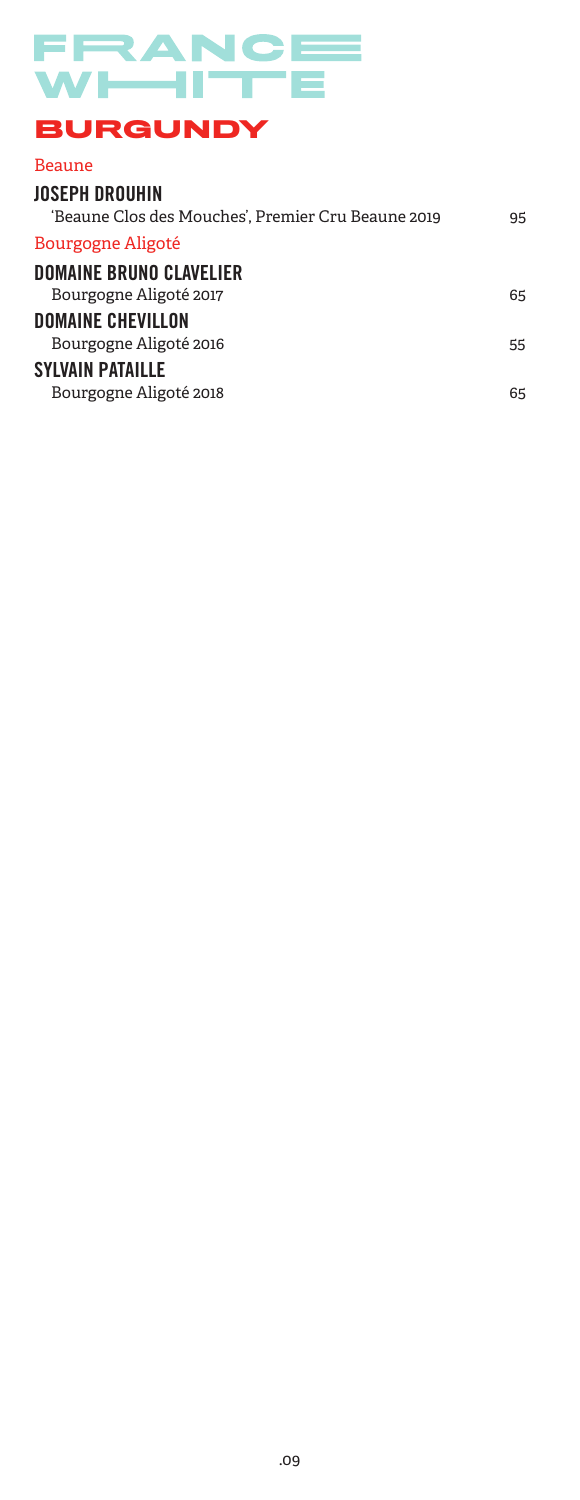# OTHER INTER-NATIONAL WHITE

## **ARGENTINA**

| COLOMÉ                                                                                                   |            |
|----------------------------------------------------------------------------------------------------------|------------|
| Torrontes, Vale Colchaquí, Salta                                                                         | 40         |
| <b>NEW ZEALAND</b>                                                                                       |            |
| <b>CLOUDY BAY</b><br>Sauvignon Blanc, Te Koko, Marlborough 2019                                          | 105        |
| <b>CRAGGY RANGE</b><br>Sauvignon Blanc, Te Muna, Martinborough 2021                                      | 55         |
| <b>KUMEU RIVER</b><br>Chardonnay 'Coddington', Kumeu 2015                                                | 110        |
| <b>AUSTRIA</b>                                                                                           |            |
| <b>LOIMER</b><br>Grüner Veltliner, 'Lois', Kamptal 2019                                                  | 40         |
| NIKOLAIHOF<br>Riesling, 'Vinothek', Wachau 2002                                                          | 350        |
| <b>BERNHARD OTT</b>                                                                                      |            |
| Grüner Veltliner, AmBerg', Wagram 2017                                                                   | 45         |
| <b>CHRISTIAN TSCHIDA</b>                                                                                 |            |
| Pinot Blanc/Scheurebe Himmel auf Erden II<br>'Maische Vergoren', 2017                                    | 75         |
| <b>DOMAINE WACHAU</b>                                                                                    |            |
| Grüner Veltliner, Federspiel 'Terrassen', Wachau 2017                                                    | 55         |
| WIENINGER<br>Field Blend 'Bisamberg' Weiner Gemischter Satz 2014                                         | 60         |
| <b>GERMANY</b>                                                                                           |            |
| <b>DÖNNHOFF</b>                                                                                          |            |
| Riesling, Trocken, Nahe 2016                                                                             | 60         |
| Riesling Spätlese, Norheimer Kirschheck, Nahe 2016<br>Riesling Spätlese, Norheimer Kirschheck, Nahe 2017 | 90<br>110  |
| <b>EGON MÜLLER</b>                                                                                       |            |
| Riesling QbA, Scharzof, Mosel 2017                                                                       | 95         |
| Riesling Spätlese Scharzofberger, Mosel 2017                                                             | 300        |
| <b>FRITZ HAAG</b><br>Riesling Kabinett, Brauneberger, Mosel 2017                                         |            |
|                                                                                                          | 55         |
|                                                                                                          |            |
| JOH. JOS. PRÜM<br>Riesling Kabinett, Wehlener Sonnenuhr, Mosel 2020                                      | 110<br>125 |
| Riesling Spätlese, Wehlener Sonnenuhr, Mosel 2020<br><b>KOEHLER-RUPRECHT</b>                             |            |
| Chardonnay Spätlese Trocken, Annaberg, Pfalz 2017                                                        | 60         |
| <b>MARKUS MOLITOR</b>                                                                                    |            |
| Riesling Kabinett, 'Haus Klosterberg, Mosel 2018                                                         | 75         |
| <b>MAX FERD RICHTER</b>                                                                                  |            |
| Riesling, Mülheimer Sonnenlay, Mosel 2013                                                                | 30         |
| <b>MÜLLER-CATOIR</b><br>Riesling Kabinett, Pfalz 2012                                                    | 50         |
| Riesling Trocken Grosses Gewächs, 'im Breumel',                                                          |            |
| Haardter Bürgergarten, Pfalz 2018                                                                        | 150        |
| <b>REICHSGRAF VON KESSELSTATT</b><br>Riesling Spätlese, Piesporter Goldtröpfchen, Mosel 2016             | 75         |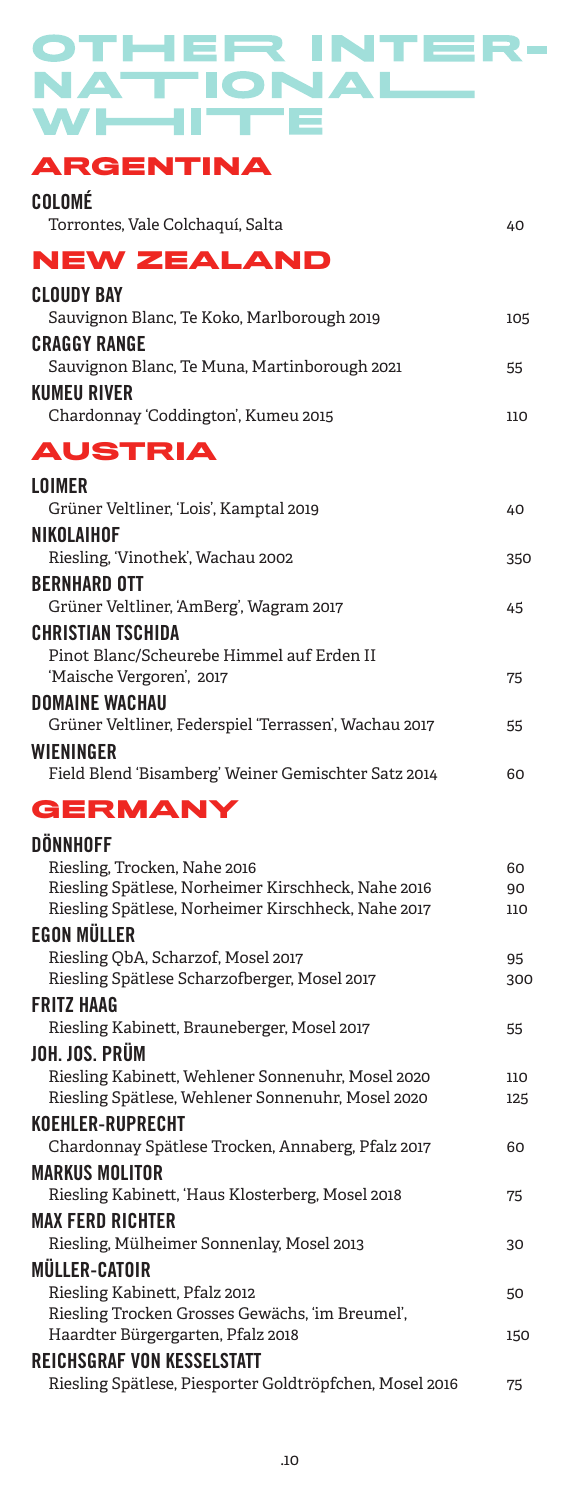## **ITALY**

| <b>EMIDIO PEPE</b>                                  |     |
|-----------------------------------------------------|-----|
| Trebbiano d'Abruzzo 2015                            | 215 |
| Pecorino d'Abruzzo 2016                             | 200 |
| <b>FORADORI</b>                                     |     |
| Pinot Grigio, 'Fuoripista' 2018                     | 85  |
| <b>FEUDO MONTONI</b>                                |     |
| Grillo, Timpa, Sicily 2019                          | 50  |
| <b>GIUSEPPE QUINTARELLI</b>                         |     |
| Bianco Secco Ca' del Merlo 2019                     | 110 |
| <b>MARCO DE BARTOLI</b>                             |     |
| Vecchia Samperi, Vino Liquoroso, Sicily             | 145 |
| Grillo, 'Grappoli del Grillo', Sicily 2017          | 65  |
| RADIKON                                             |     |
| ʻJakot', Tokai Friulano, Venezia Giulia, 2013 1L    | 120 |
| 'Oslavje', Chardonnay Blend, Venezia Giulia 2016 1L | 120 |
| Ribolla Gialla, Venezia Giulia, 2013 500mL          | 60  |
| Ribolla Gialla, Venezia Giulia, 2013 1L             | 120 |
| 'Sivi', Pinot Grigio, Venezia Giulia 2018           | 55  |
| 'Slatnik', Chardonnay Blend, Venezia Giulia 2018    | 55  |
| <b>SILVIO CARTA</b>                                 |     |
| Vernaccia di Oristano DOC, Sardinia 2005            | 65  |
| VITTORIO BERA                                       |     |
| Bianchdudui, Piemonte 2000                          | 65  |
| <b>SPAIN</b>                                        |     |
| <b>GRANBAZÁN</b>                                    |     |
| 'Etiqueta Verde', Albariño, Rias Baixas 2019        | 40  |
| M. ANT DE LA RIVA                                   |     |
| Palomino, 'Macharnudo Blanco' Jerez, Andalucia 2017 | 130 |
| R. LOPEZ DE HEREDIA                                 |     |
| Viña Gravonia Blanco, Rioja 2009                    | 75  |
| Viña Gravonia Blanco, Rioja 2011                    | 75  |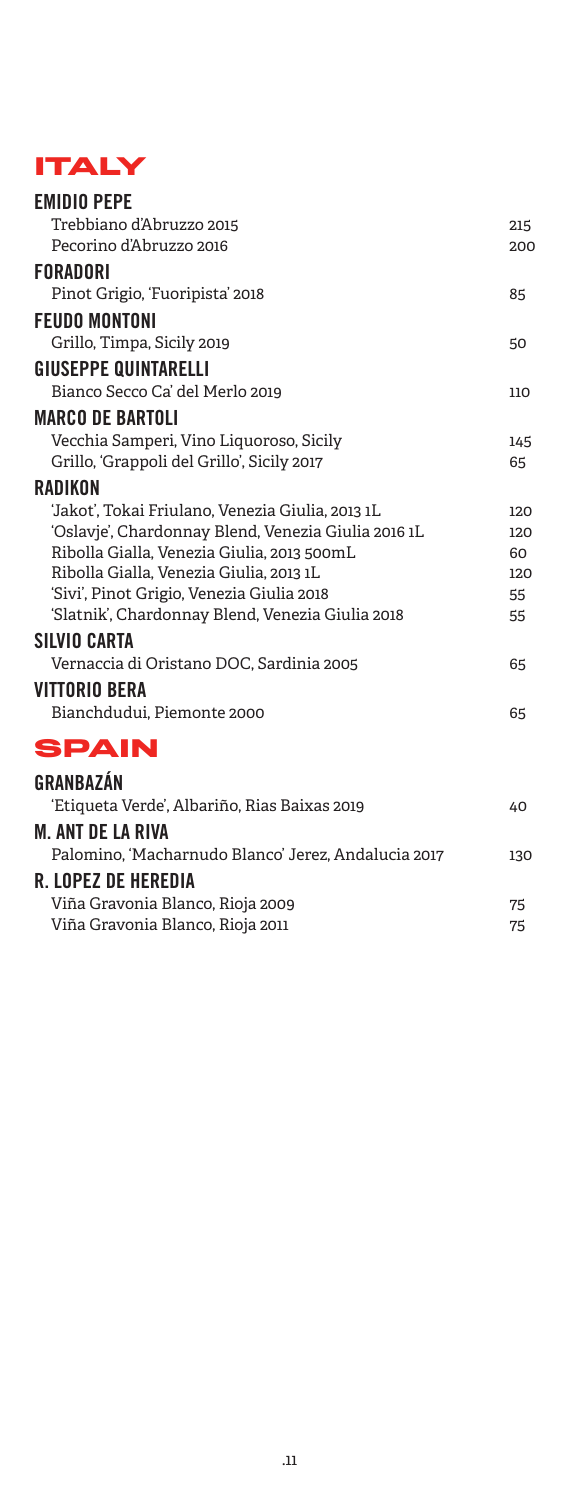

## NAPA VALLEY

A relative newcomer when compared with the fine wine regions of Europe, Napa Valley made its presence felt in a massive way with the 1976 Judgment of Paris tasting, in which wines from California stood toe to toe with great wines of France in a blind tasting.

Since then, Napa has cemented its status as a premier wine growing region, creating some of the best Cabernet Sauvignons, Pinot Noirs, Chardonnays, and Zinfandels on the planet. Napa's winegrowers promote a spirit of innovation, fearlessly pushing limits to unknown heights, and the wine is better for it! Unapologetically hedonistic, these wines are in it for the long haul, drinking deliciously now, as well as 20 years in the future.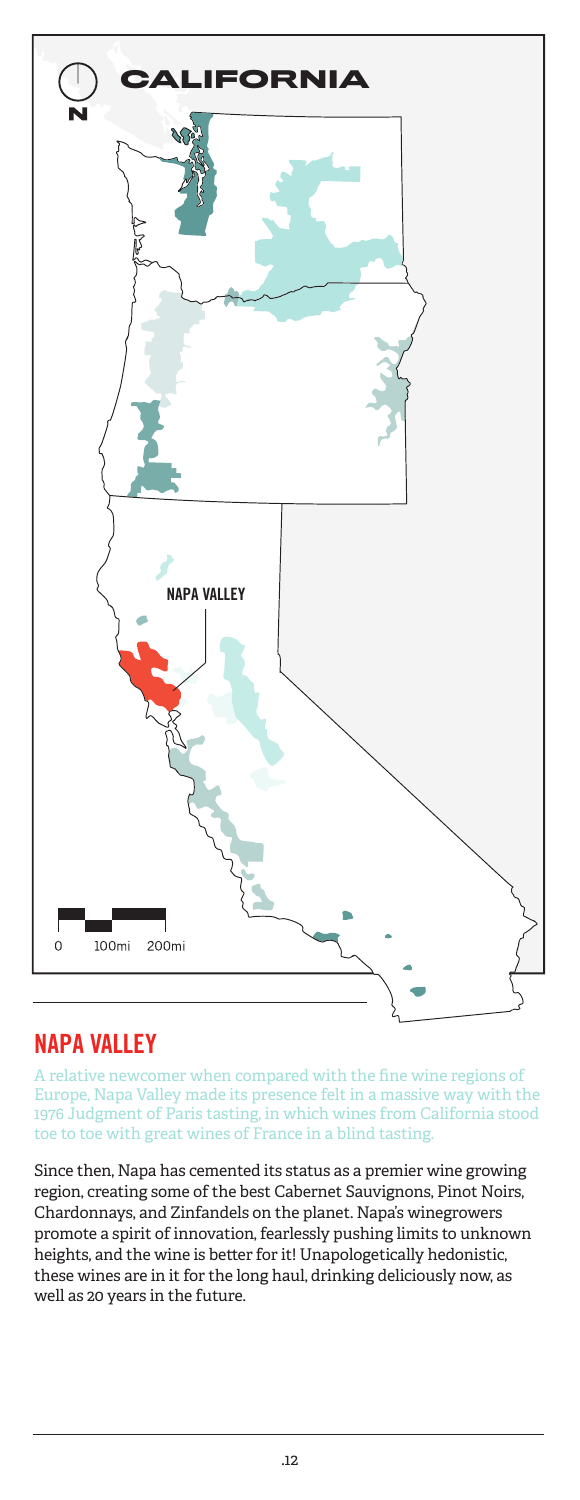#### UNITE **The Second** STA Ξ ES  $W$   $\rightarrow$   $H^{\dagger}$  $\equiv$ П

## **CHARDONNAY**

#### California & Oregon

| <b>ARNOT-ROBERTS</b>                                    |     |
|---------------------------------------------------------|-----|
| Trout Gulch Vineyard, Santa Cruz Mountains 2018         | 120 |
| <b>BARNETT VINEYARDS</b>                                |     |
| Sangiacomo Vineyard, Carneros 2014                      | 50  |
| <b>BERGSTRÖM</b>                                        |     |
| 'Sigrid', Willamette Valley, Oregon 2016                | 170 |
| <b>FAR NIENTE</b>                                       |     |
| Napa Valley 2019                                        | 85  |
| <b>FLOWERS</b>                                          |     |
| Sonoma Coast 2019                                       | 105 |
| <b>FORT ROSS WINERY</b>                                 |     |
| 'Sea Slopes' Sonoma County 2016                         | 65  |
| <b>KISTLER</b>                                          |     |
| 'Les Noisetiers', Sonoma Coast 2019                     | 140 |
| <b>PETER MICHAEL WINERY</b>                             |     |
| 'La Carrière', Knights Valley, Sonoma County 2017       | 180 |
| 'Ma Belle-Fille', Knights Valley, Sonoma County 2019    | 220 |
| <b>RADIO-COTEAU</b>                                     |     |
| 'Wingtine', Sonoma Coast 2014                           | 100 |
| <b>SEA SMOKE</b>                                        |     |
| Estate, Santa Rita Hills 2019                           | 160 |
| <b>OTHER VARIETALS</b>                                  |     |
| <b>ELK COVE</b>                                         |     |
| Pinot Gris, Willamette Valley, Oregon 2019              | 40  |
| <b>EYRIE</b>                                            |     |
| Rosé of Pinot Noir, Willamette Valley, Oregon 2018      | 55  |
| LITTORAI                                                |     |
| Chenin Blanc, The Haven Vineyard, Sonoma Coast 2018     | 200 |
| <b>DONKEY &amp; GOAT</b>                                |     |
| Ramato Pinot Gris, Anderson Valley, California 2018     | 60  |
| <b>EISELE VINEYARD</b>                                  |     |
| Sauvignon Blanc, Calistoga, Napa Valley California 2018 | 180 |
|                                                         |     |

#### SMITH MADRONE

Riesling, Spring Mountain District, Napa Valley California 2018 **75**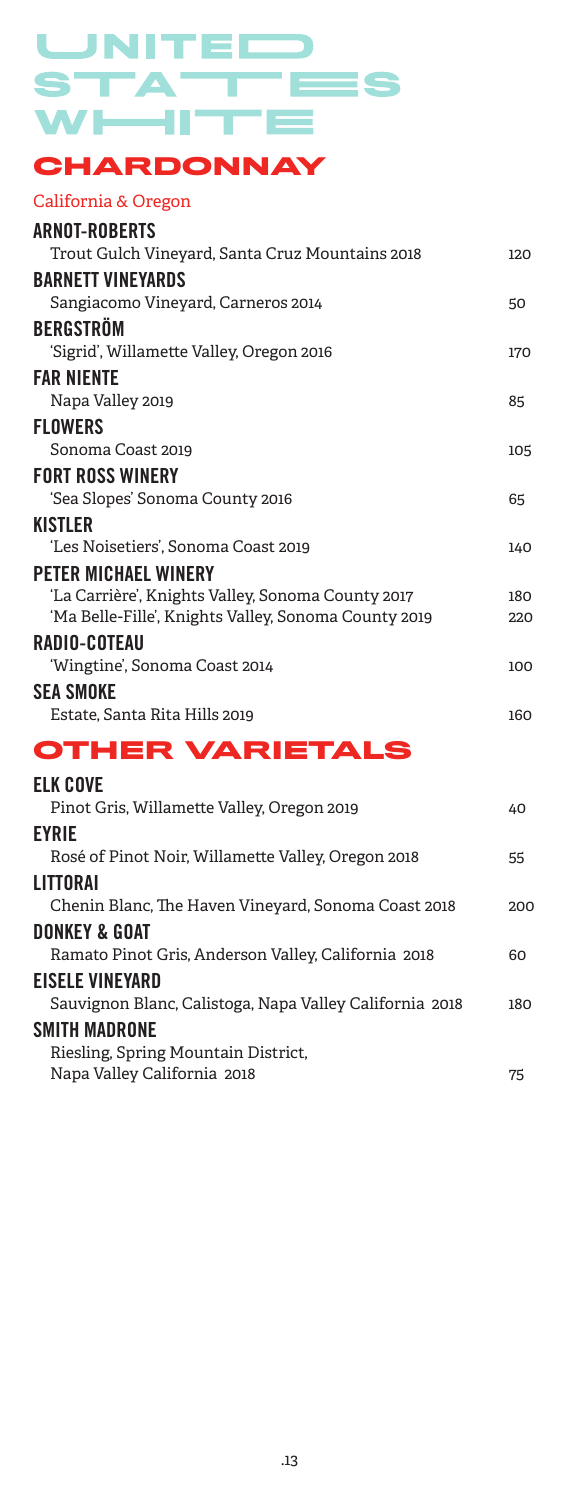

## BURGUNDY

Celebrated by sommeliers and aficionados, Burgundy brings both history and mysticism to its wines. Known as the birthplace for both Pinot Noir and Chardonnay, cultivation of the vine dates back over a thousand years.

During the heights of the Middle Ages, the Benedictine monks realized that there were several exceptional sites for wine grapes. Today, those sites are many of the Premier and Grand Cru vineyards that have risen to astronomical fame. The Cote d'Or, or "Golden Slope" is a peaceful countryside, but the weight of the place is felt through the seriousness of the wine produced there. The vignerons are more in touch with their soil and their grapes than perhaps anyone in the world, and it shows through the intoxicating and exhilarating wines that simply leave you speechless.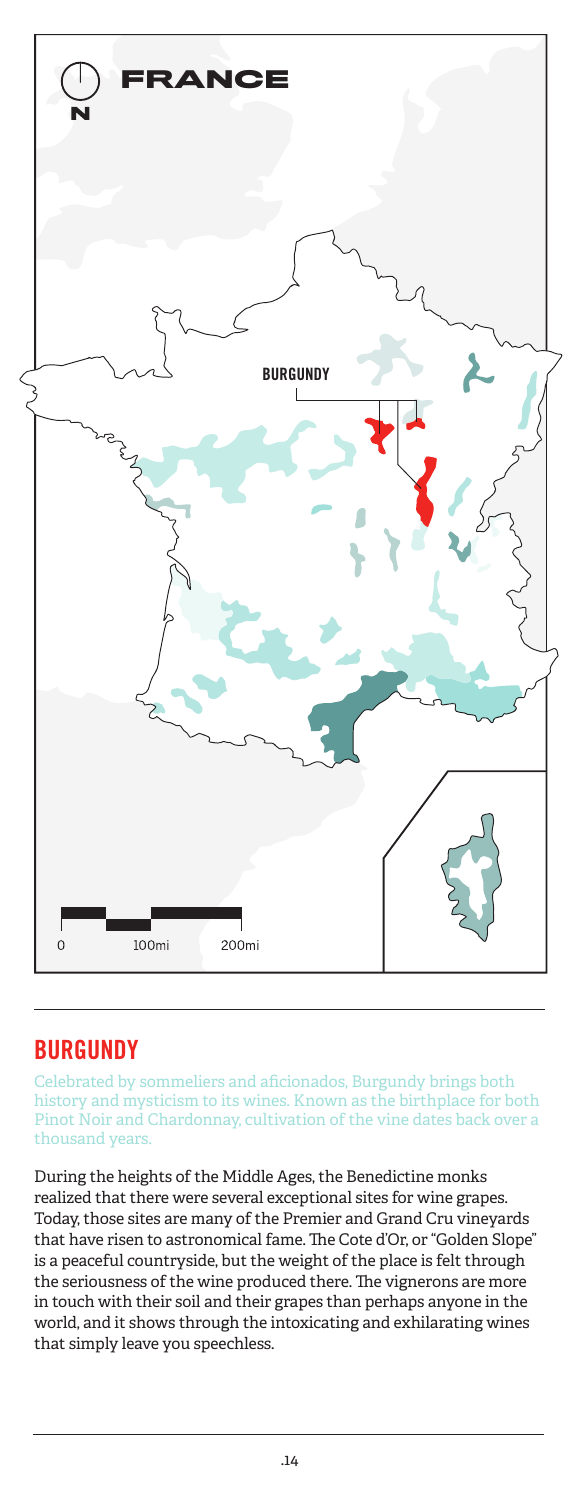# FRANCE RED

## **BURGUNDY**

| <b>Bourgogne</b>                                                                                           |            |
|------------------------------------------------------------------------------------------------------------|------------|
| <b>DOMAINE BITOUZET-PRIEUR</b>                                                                             |            |
| 'Grange le Duc', Bourgogne Passetoutgrains 2015                                                            | 60         |
| <b>DOMAINE CHEVILLON</b>                                                                                   |            |
| Bourgogne 2019                                                                                             | 120        |
| <b>DOMAINE COCHE-DURY</b>                                                                                  |            |
| Bourgogne Rouge 2016                                                                                       | 400        |
| <b>DOMAINE MICHEL LAFARGE</b>                                                                              |            |
| Bourgogne 2019                                                                                             | 100        |
| 'L'Exception', Bourgogne Passetoutgrain 2019                                                               | 80         |
| <b>DOMAINE MOREY-COFFINET</b>                                                                              |            |
| Bourgogne 2018                                                                                             | 75         |
| <b>NICOLAS POTEL</b>                                                                                       |            |
| Bourgogne 2018                                                                                             | 55         |
| Marsannay                                                                                                  |            |
| <b>DOMAINE SYLVAIN PATAILLE</b>                                                                            |            |
| 'Les Longeroies' Marsannay 2015                                                                            | 85         |
| Fixin                                                                                                      |            |
| <b>DOMAINE MÉO-CAMUZET</b>                                                                                 |            |
| <b>Fixin 2017</b>                                                                                          | 110        |
| Fixin 2019                                                                                                 | 140        |
| Gevrey-Chambertin                                                                                          |            |
| <b>DOMAINE BRUNO CLAVELIER</b>                                                                             |            |
| Premier Cru 'Les Corbeaux', Gevrey-Chambertin 2012                                                         | 280        |
| <b>DOMAINE DENIS MORTET</b>                                                                                |            |
| Gevrey-Chambertin 2017                                                                                     | 180        |
| Gevrey-Chambertin 'Mes Cinq Terroirs' 2017                                                                 | 190        |
| <b>DOMAINE DUJAC</b>                                                                                       |            |
| Premier Cru 'Aux Combottes', Gevrey-Chambertin 2014<br>Premier Cru 'Aux Combottes', Gevrey-Chambertin 2017 | 310<br>400 |
| <b>DOMAINE HARMAND-GEOFFROY</b>                                                                            |            |
| Grand Cru Mazis-Chambertin 2008                                                                            | 320        |
| <b>DOMAINE LUCIEN BOILLOT</b>                                                                              |            |
| 'Les Evocelles', Gevrey-Chambertin 2019                                                                    | 180        |
| Premier Cru 'Les Corbeaux', Gevrey-Chambertin 2019                                                         | 220        |
| <b>DOMAINE DES PERDRIX</b>                                                                                 |            |
| Premier Cru 'La Perrière', Gevrey Chambertin 2019                                                          | 240        |
| <b>REGIS BOUVIER</b>                                                                                       |            |
| Gevrey Chambertin 2019                                                                                     | 120        |
| <b>MAISON ROCHE DE BELLENE</b>                                                                             |            |
| Premier Cru 'Champeaux', Gevrey Chambertin 2017                                                            | 200        |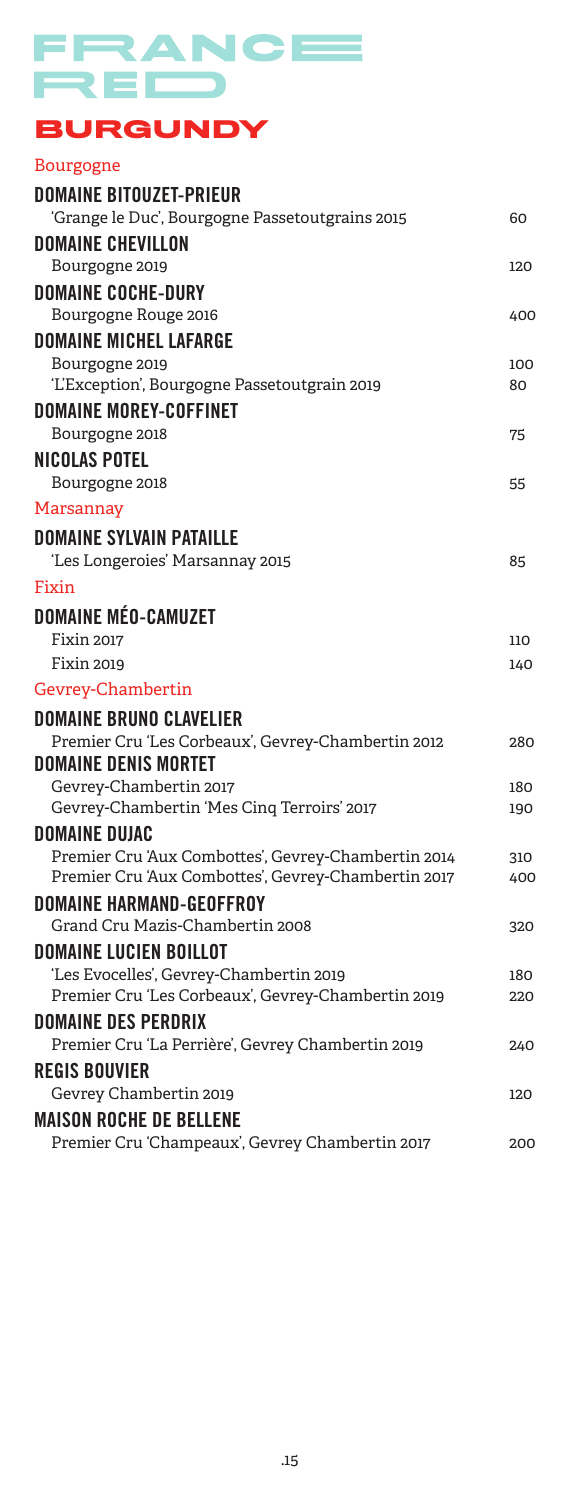# FRANCE RED

## **BURGUNDY**

| Morey-St. Denis                                        |       |
|--------------------------------------------------------|-------|
| <b>DOMAINE PERROT-MINOT</b>                            |       |
| Premier Cru 'La Riotte', Morey-Saint-Denis 2013        | 260   |
| Chambolle-Musigny                                      |       |
| <b>LIGNIER-MICHELOT</b>                                |       |
| Vieilles Vignes, Chambolle-Musigny 2016                | 140   |
| <b>DOMAINE MÉO-CAMUZET</b>                             |       |
| Premier Cru 'Les Feusselottes,' Chambolle-Musigny 2017 | 350   |
| <b>DOMAINE JACQUES FREDERIC MUGNIER</b>                |       |
| Chambolle-Musigny 2017                                 | 250   |
| <b>Vougeot</b>                                         |       |
| <b>DOMAINE MÉO-CAMUZET</b>                             |       |
| Grand Cru Clos de Vougeot 2016                         | 550   |
| Grand Cru 'Pres le Celliers' Clos de Vougeot 2017      | 550   |
| Grand Cru Clos de Vougeot 2019                         | 750   |
| <b>DOMAINE JEAN GRIVOT</b>                             |       |
| Grand Cru Clos de Vougeot 2015                         | 450   |
| Vosne-Romanée                                          |       |
| <b>DOMAINE BRUNO CLAVELIER</b>                         |       |
| 'La Combe Brûlée', Vosne-Romanée 2012                  | 185   |
| Premier Cru 'Aux Brûlées,' Vosne-Romanée 2016          | 385   |
| Premier Cru 'Hautes Maisieres', Vosne-Romanée 2016     | 330   |
| <b>DOMAINE DE LA ROMANÉE CONTI</b>                     |       |
| Grand Cru Grand Romanée-St.-Vivant 2007                | 3,000 |
| Grand Cru Grand Romanée-St.-Vivant 2014                | 2,800 |
| Grand Cru Grand Romanée-St.-Vivant 2017                | 3,500 |
| Grand Cru Echézeaux 2013                               | 3,800 |
| <b>DOMAINE MÉO-CAMUZET</b>                             |       |
| Premier Cru 'Aux Brulees', Vosne-Romanée 2012          | 750   |
| Premier Cru 'Les Chaumes', Vosne-Romanée 2018          | 350   |
| Premier Cru 'Les Chaumes', Vosne-Romanée 2019          | 450   |
| <b>DOMAINE JEAN GRIVOT</b>                             |       |
| Premier Cru 'Aux Brulées', Vosne-Romanée 2012          | 450   |
|                                                        |       |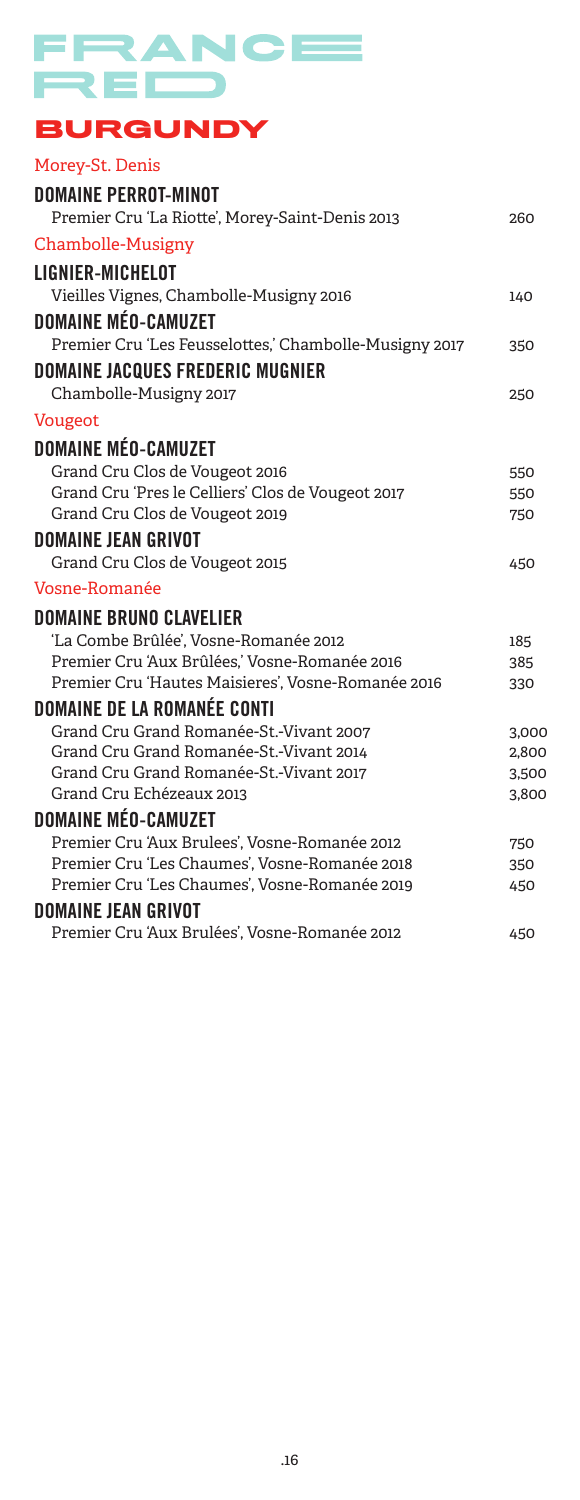# FRANCE  $\neg$ E $\Box$

## **BURGUNDY**

## Nuits-St. Georges

| <b>DOMAINE BRUNO CLAVELIER</b>                                    |            |
|-------------------------------------------------------------------|------------|
| Premier Cru 'Aux Cras', Nuits-Saint-Georges 2012                  | 250        |
| <b>DOMAINE CHEVILLON</b>                                          |            |
| Premier Cru 'Les Chaignots', Nuits-Saint-Georges 2019             | 240        |
| Vieilles Vignes, Nuits-Saint-Georges 2017                         | 150        |
| Vieilles Vignes, Nuits-Saint-Georges 2019                         | 160        |
| <b>DOMAINE HENRI GOUGES</b>                                       |            |
| Premier Cru 'Clos des Porrets', Nuits-Saint-Georges 2018          | 225        |
| Premier Cru 'Clos des Porrets', Nuits-Saint-Georges 2019          | 245        |
| <b>DOMAINE JACQUES FREDERIC MUGNIER</b>                           |            |
| Premier Cru 'Clos de la Maréchale', Nuits-Saints-Georges 2017 250 |            |
| Premier Cru 'Clos de la Maréchale', Nuits-Saints-Georges 2018 250 |            |
| <b>DOMAINE JEAN CHAUVENET</b>                                     |            |
| Premier Cru 'Les Bousselots', Nuits-Saint-Georges 2015            | 155        |
| Premier Cru 'Les Vaucrains', Nuits-Saint-Georges 2014             | 285        |
| <b>DOMAINE JEAN GRIVOT</b>                                        |            |
| Premier Cru 'Roncière', Nuits-Saint-Georges 2015                  | 300        |
| <b>DOMAINE LUCIEN BOILLOT</b>                                     |            |
| Premier Cru 'Les Pruliers', Nuits-Saint-Georges 2019              | 255        |
| <b>DOMAINE MÉO-CAMUZET</b>                                        |            |
| Premier Cru Nuits-Saint-Georges 2019                              | 250        |
| Premier Cru 'Aux Murgers' Nuits-Saint-Georges 2019                | 340        |
| Aloxe-Corton                                                      |            |
| <b>DESFONTAINE FRÈRES</b>                                         |            |
| Grand Cru 'Les Perrières', Corton 2014                            | 200        |
|                                                                   |            |
| DOMAINE EDMOND CORNU & FILS<br>Grand Cru Corton-Bressandes 2011   |            |
| Grand Cru Corton-Bressandes 2013                                  | 180<br>180 |
|                                                                   |            |
| <b>DOMAINE MÉO-CAMUZET</b>                                        |            |
| Grand Cru Corton 'Les Perrieres' 2017                             | 550        |
| Grand Cru Corton 'Les Rognet,' 2017                               | 550        |
| <b>DOMAINE TAUPENOT-MERME</b>                                     |            |
| Grand Cru Corton Rognet 2015                                      | 260        |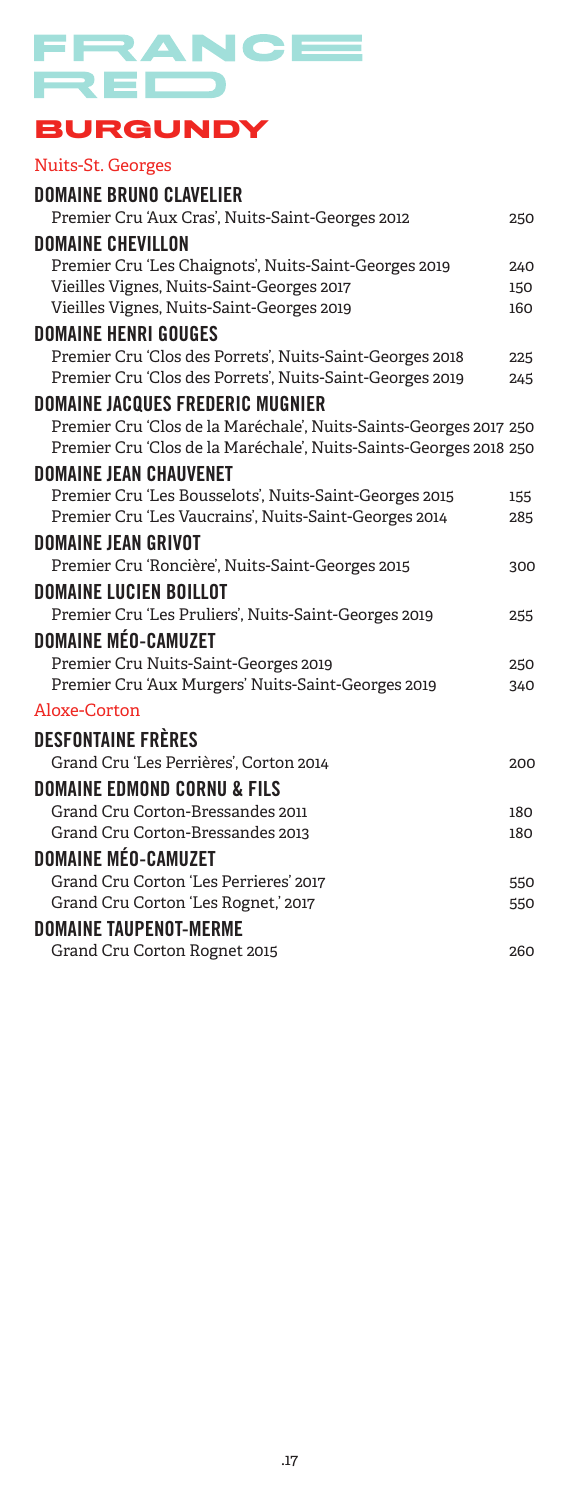# FRANCE RED

## **BURGUNDY**

| <b>Beaune</b>                                  |     |
|------------------------------------------------|-----|
| <b>DOMAINE MICHEL LAFARGE</b>                  |     |
| Beaune-Greves 2017                             | 250 |
| Volnay                                         |     |
| <b>DOMAINE BLAIN-GAGNARD</b>                   |     |
| Premier Cru 'Les Pitures', Volnay 2016         | 150 |
| <b>DOMAINE DES COMTES LAFON</b>                |     |
| Premier Cru 'Santenots du Milleu', Volnay 2017 | 295 |
| Premier Cru 'Santenots du Milleu', Volnay 2018 | 295 |
| <b>DOMAINE LUCIEN BOILLOT</b>                  |     |
| Premier Cru 'Les Caillerets', Volnay 2019      | 240 |
| <b>DOMAINE JOSEPH VOILLOT</b>                  |     |
| Premier Cru 'Les Fremiets', Volnay 2018        | 200 |
| Monthelie                                      |     |
| <b>DOMAINE ROULOT</b>                          |     |
| 2018                                           | 250 |
| <b>Auxey-Duresses</b>                          |     |
| <b>DOMAINE ROULOT</b>                          |     |
| Premier Cru Auxey-Duresses 2016                | 220 |
| Chassagne-Montrachet                           |     |
| DOMAINE BLAIN-GAGNARD                          |     |
| Premier Cru, Chassagne-Montrachet 2016         | 75  |
| Savigny-lès-Beaune                             |     |
| <b>DOMAINE PIERRE GUILLEMOT</b>                |     |
| Savigny-lès-Beaune 2019                        | 85  |
| Côtes Chalonnaise                              |     |
| <b>CHÂTEAU DE CHAMILLY</b>                     |     |
| 'Les Puillets', Mercurey Premier Cru 2014      | 80  |
| <b>DOMAINE FRANÇOIS LUMPP</b>                  |     |
| 'A Vigne Rouge', Givry Premier Cru 2019        | 110 |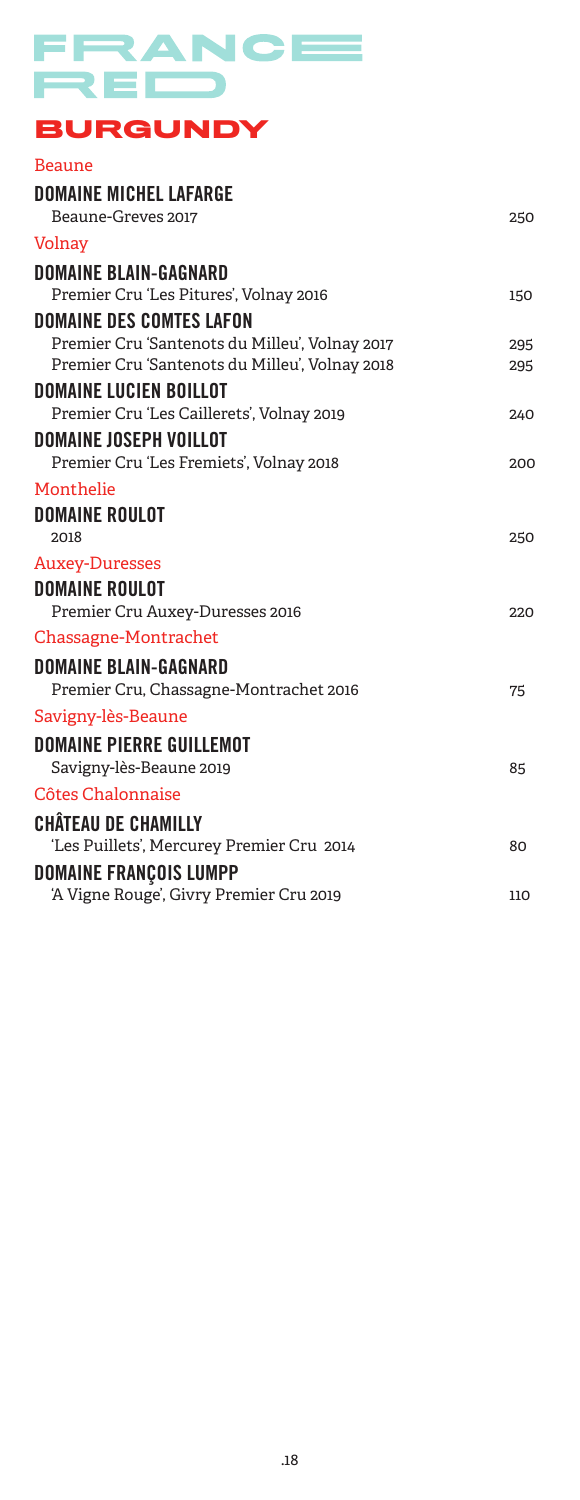

## **BURGUNDY**

#### Beaujolais

| <b>CLOS DE LA ROILETTE</b>                      |     |
|-------------------------------------------------|-----|
| Gamay Noir, Fleurie 2020                        | 55  |
| Gamay Noir, Cuveé Christie, Fleurie 2020        | 50  |
| <b>DOMAINE DUPEUBLE</b>                         |     |
| Gamay Noir, Beaujolais 2020                     | 45  |
| <b>GUY BRETON</b>                               |     |
| Gamay Noir, Côte de Brouilly 2020               | 80  |
| Gamay Noir, Regnie 2020                         | 70  |
| Gamay Noir, Regnie 2018 1.5L                    | 150 |
| Gamay Noir, Chiroubles, 2018 1.5 L              | 165 |
| JEAN FOILLARD                                   |     |
| Gamay Noir, Fleurie 2019                        | 130 |
| Gamay Noir, Côte du Py, Morgon 2019             | 95  |
| Gamay Noir, Côte du Py, Morgon 2018 1.5L        | 180 |
| Gamay Noir, Cuveé Corcelette, Morgon 2019       | 120 |
| <b>MARCEL LAPIERRE</b>                          |     |
| Gamay Noir, Morgon 2020 1.5L                    | 160 |
| Gamay Noir, 'Cuvée Marcel Lapierre' Morgon 2019 | 135 |
| NICOLE ET ROMAIN CHANRION                       |     |
| Gamay Noir, Côte de Brouilly 2020               | 55  |
| <b>CHÂTEAU THIVIN</b>                           |     |
| Gamay Noir, Côte de Brouilly 2020               | 65  |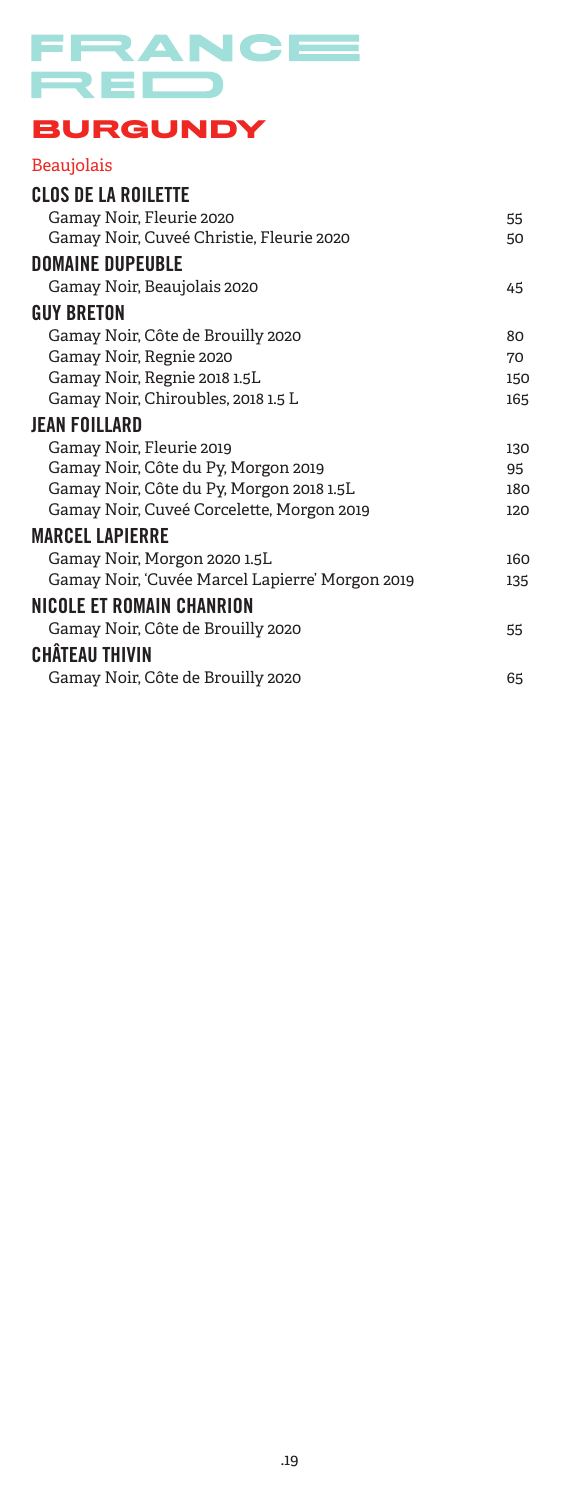## FRANCE RED **RHÔNE VALLEY -NORTHERN**

| <b>DELAS FRÈRES</b>                            |      |
|------------------------------------------------|------|
| 'Domaine des Tourettes', Hermitage 2015 (1.5L) | 400  |
| <b>DOMAINE JAMET</b>                           |      |
| Côte Rotie 2018                                | 250  |
| <b>DOMAINE JEAN LOUIS CHAVE</b>                |      |
| St. Joseph 2016                                | 1400 |
| St. Joseph 2018                                | 160  |
| St. Joseph 2019                                | 180  |
| Hermitage 2018                                 | 550  |
| Hermitage 2019                                 | 650  |
| E. GUIGAL                                      |      |
| Crozes-Hermitage 2015                          | 60   |
| Château d'Ampuis, Côte Rotie 2012              | 260  |
| La Landonne, Côte Rotie 2013                   | 700  |
| La Mouline, Côte Rotie 2012                    | 550  |
| La Mouline, Côte Rotie 2013                    | 550  |
| La Turque, Côte Rotie 2012                     | 600  |
| La Turque, Côte Rotie 2013                     | 600  |
| <b>LIONEL FAURY</b>                            |      |
| Côte Rotie, 'Emporium' 2017                    | 160  |
| <b>LOUIS BARRUOL</b>                           |      |
| 'La Boisselée', Côte Rotie 2019                | 170  |
| SAINT COSME                                    |      |
| Côte Rotie 2014                                | 110  |
| <b>THIERRY ALLEMAND</b>                        |      |
| 'Chaillot' Cornas 2016                         | 350  |
| 'Reynard' Cornas 2016                          | 450  |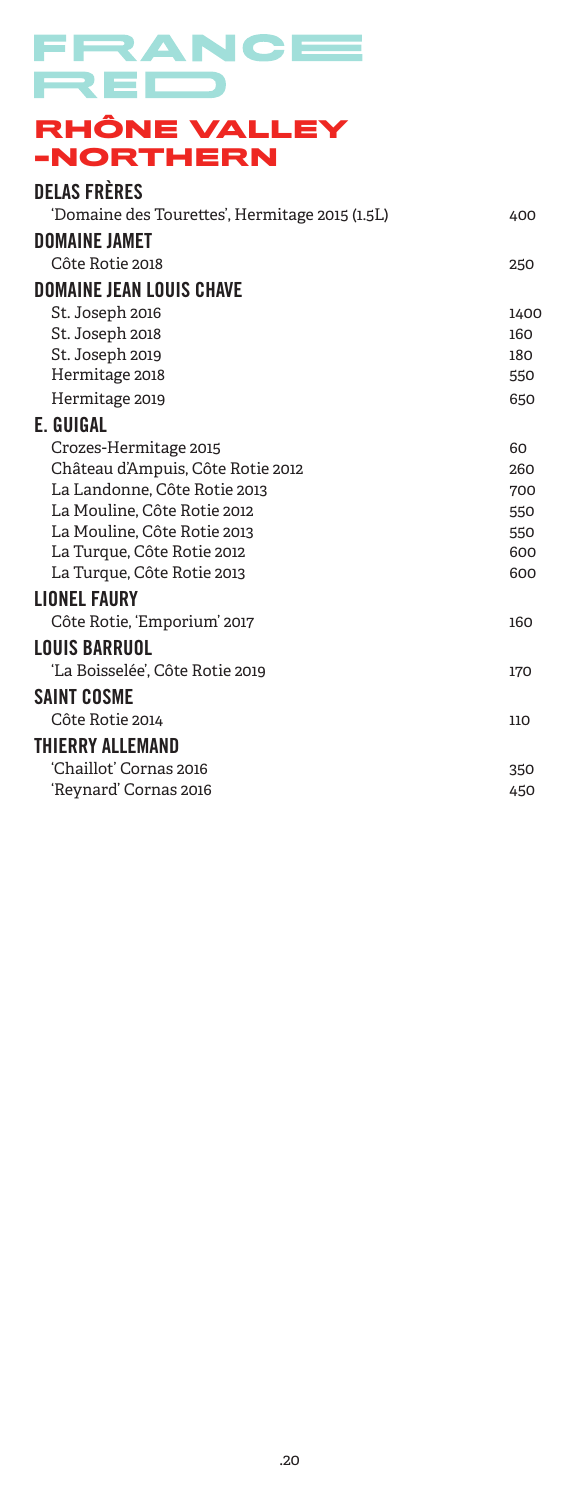## **RHÔNE VALLEY -SOUTHERN**

| <b>FAMILLE PERRIN</b>                       |     |
|---------------------------------------------|-----|
| Côtes-du-Rhône Reserve 2018                 | 35  |
| <b>CHATEAU DE FONSALETTE</b>                |     |
| Côtes-du-Rhône 2007                         | 265 |
| LE PIGEOULET                                |     |
| Vin de Pays de Vaucluse 2018                | 50  |
| L'ORATOIRE SAINT MARTIN                     |     |
| 'Haut Coustias', Côtes du Rhône 2010 (1.5L) | 110 |
| CHATEAU DE SAINT COSME                      |     |
| 'Le Claux', Gigondas 2014                   | 130 |
| 'Le Claux', Gigondas 2015                   | 150 |
| <b>DOMAINE LE SANG DES CAILLOUX</b>         |     |
| Cuvée Lopy, Vacqueyras 2016                 | 120 |
| Cuvée Lopy, Vacqueyras 2019                 | 130 |
| Cuvée Floureto, Vacqueyras 2019             | 100 |
| <b>DOMAINE DES TOURS</b>                    |     |
| Vin de Pays de Vaucluse Réserve 2015        | 65  |
| <b>DOMAINE YVES CHERON</b>                  |     |
| 'Les Dentelles', Côtes-du-Rhône 2018        | 40  |
| ◚                                           |     |

#### **RHÔNE VALLEY - CHÂTEAUNEUF -DU-PAPE**

| CHÂTEAU DE BEAUCASTEL       |     |
|-----------------------------|-----|
| 2017                        | 145 |
| 2019                        | 165 |
| DOMAINE CHARVIN             |     |
| 2018                        | 160 |
| <b>DOMAINE DU PEGAU</b>     |     |
| 'Cuvée Da Capo' 2010        | 800 |
| DOMAINE DU VIEUX TÉLÉGRAPHE |     |
| 'La Crau' 2019              | 180 |
|                             |     |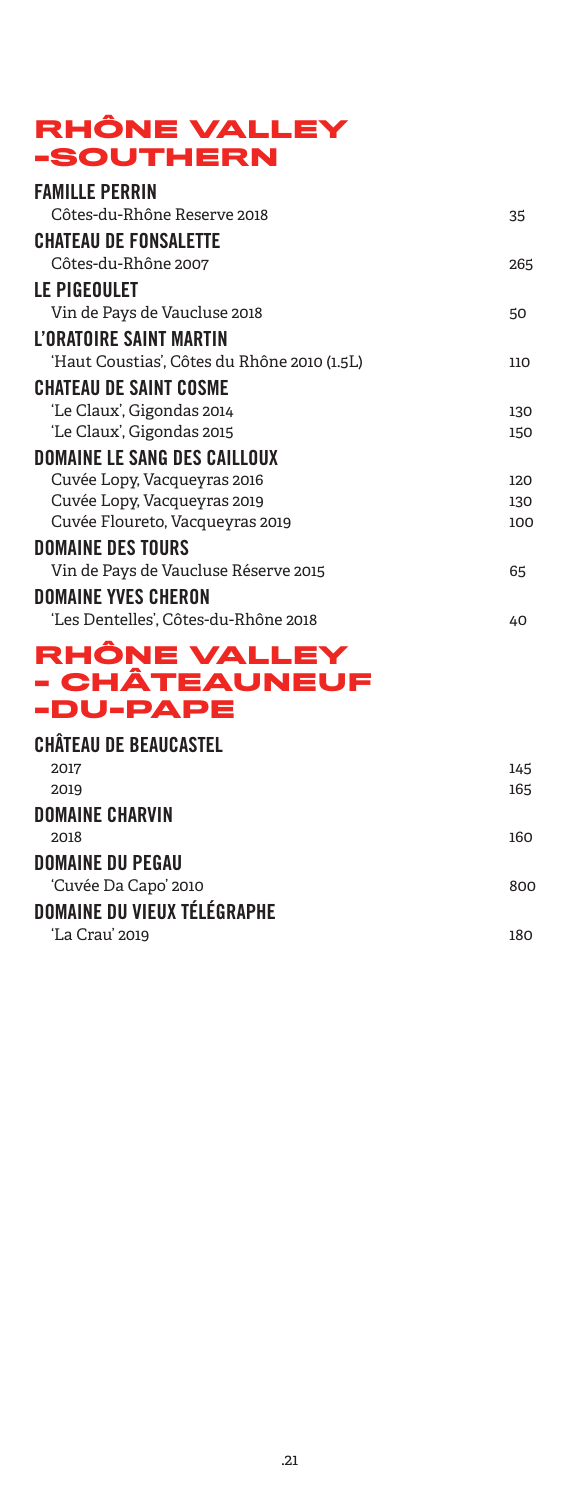

## BORDEAUX

Bordeaux is, quite simply, the very first fine wine region as we know it. It the world of wine aristocracy, few places can boast the credentials and grape varieties of this area that used to be a swamp.

When the swamp was drained by Dutch settlers in the 1600's. Underneath the marsh lands, they found soils that suit the flagship grapes of Bordeaux, Cabernet Sauvignon and Merlot. A favorite of many noted wine connoisseurs, including Thomas Jefferson, Bordeaux has cemented itself as a premier region, producing powerful, long lived reds, and delicious whites as well.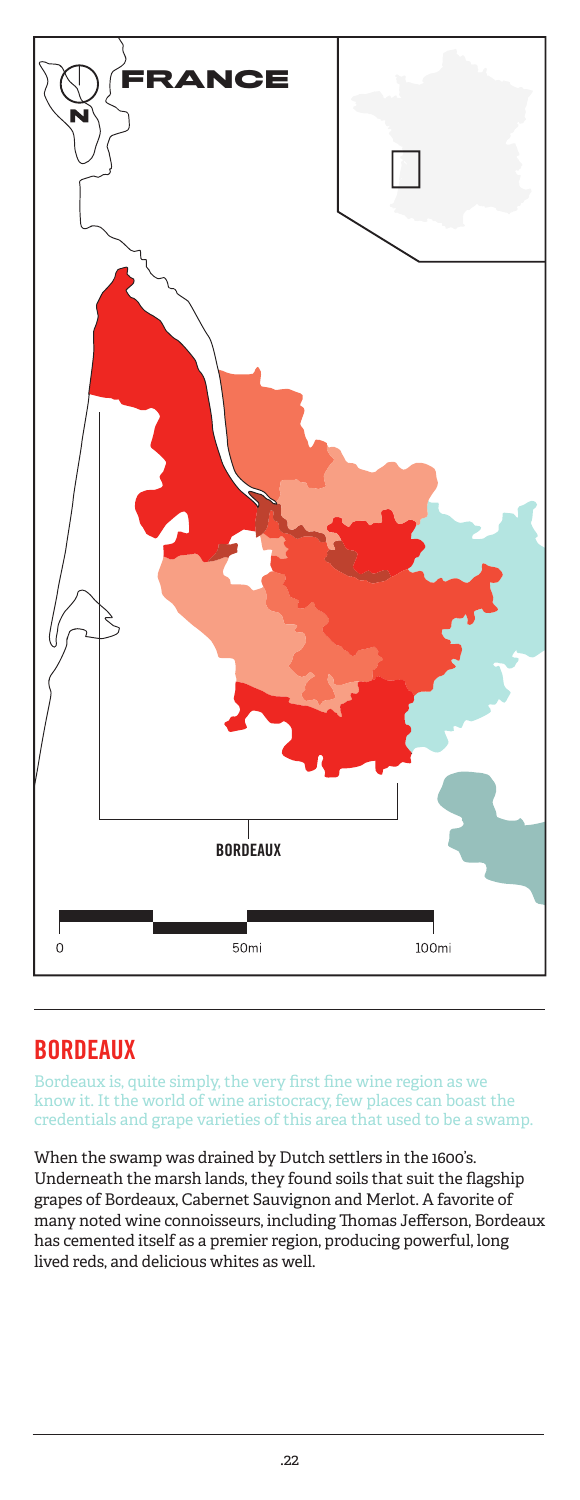# FRANCE RED

## **BORDEAUX**

| Saint-Estèphe                              |       |
|--------------------------------------------|-------|
| <b>COS D'ESTOURNEL</b>                     |       |
| 2017                                       | 330   |
| <b>CHÂTEAU DOMEYNE</b>                     |       |
| 2015                                       | 95    |
| <b>CHÂTEAU MONTROSE</b>                    |       |
| Deuxième Cru Classé 2012                   | 200   |
| Pauillac                                   |       |
| <b>CHÂTEAU CLERC MILON</b>                 |       |
| Grand Cru Classé 2018                      | 250   |
| <b>CHÂTEAU HAUT-BATAILLEY</b>              |       |
| Grand Cru Classé 2018                      | 175   |
| CHÂTEAU LAFITE-ROTHCHILD                   |       |
| Premier Grand Cru Classé 2002              | 1,200 |
| <b>CHÂTEAU LATOUR</b>                      |       |
| Premier Grand Cru Classé 1994              | 900   |
| <b>CHÂTEAU PICHON BARON</b>                |       |
| Grand Cru Classé 2018                      | 500   |
| <b>CHÂTEAU PICHON LONGUEVILLE</b>          |       |
| Comtesse de Lalande, Grand Cru Classé 2015 | 650   |
| Saint-Julien                               |       |
| <b>CHÂTEAU BEYCHEVELLE</b>                 |       |
| Grand Cru Classé 2017                      | 240   |
| Margaux                                    |       |
| CHÂTEAU ANGLUDET                           |       |
| 2012 (1.5L)                                | 160   |
| <b>CHÂTEAU DURFORT-VIVENS</b>              |       |
| Deuxième Cru Classé 2016                   | 155   |
| CHÂTEAU D'ISSAN                            |       |
| Grand Cru Classé 2018                      | 185   |
| <b>CHÂTEAU LASCOMBES</b>                   |       |
| Grand Cru Classé 2015                      | 220   |
| <b>CLOS MARGALAINE</b>                     |       |
| 2014                                       | 95    |
| <b>CHÂTEAU MARGAUX</b>                     |       |
| Premier Grand Cru Classé 1979              | 950   |
| <b>CHÂTEAU RAUZAN-SÉGLA</b>                |       |
| Deuxième Cru Classé 2017                   | 240   |
| Deuxième Cru Classé 2015 (1.5L)            | 400   |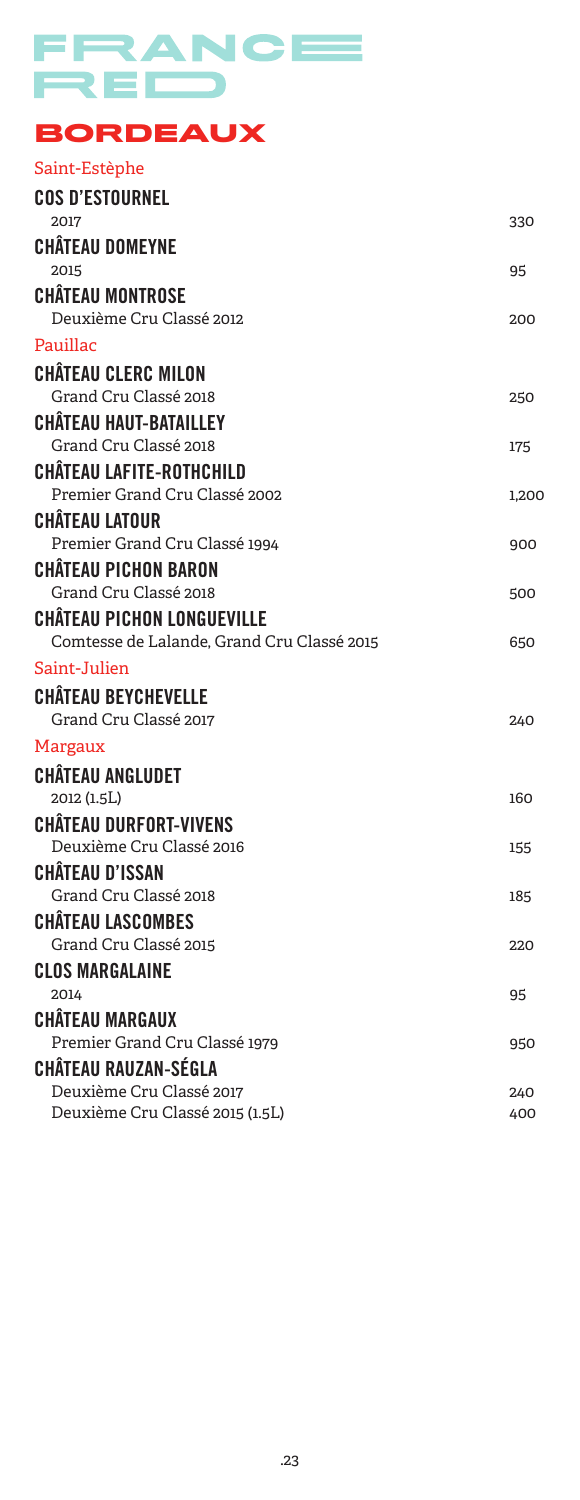

## **BORDEAUX**

#### Pessac-Leognan

| <b>CHÂTEAU PAPE CLEMENT</b>                    |      |
|------------------------------------------------|------|
| Grand Cru Classé des Graves 2007               | 325  |
| Grand Cru Classé des Graves 2016               | 255  |
| Saint-Emilion                                  |      |
| <b>CHÂTEAU ANGELUS</b>                         |      |
| Grand Cru Classé A 2016                        | 1100 |
| <b>CHATEAU BERNATEAU</b>                       |      |
| Grand Cru 2016                                 | 85   |
| <b>CHÂTEAU CANON</b>                           |      |
| Premier Grand Cru Classé 2017                  | 260  |
| <b>CHATEAU LA DOMINIQUE</b>                    |      |
| Grand Cru Classé 2018                          | 165  |
| <b>CHATEAU FLEUR CARDINALE</b>                 |      |
| Grand Cru Classé 2015                          | 155  |
| Pomerol                                        |      |
| <b>CHÂTEAU CLINET</b>                          |      |
| Pomerol 2014                                   | 200  |
| Other Bordeaux                                 |      |
| <b>CHÂTEAU BELGRAVE</b>                        |      |
| Haut-Médoc 2010                                | 110  |
| Haut-Médoc 2015                                | 130  |
| <b>CHÂTEAU BELLES-GRAVES</b>                   |      |
| Grand Vin de Bordeaux, Lalande de Pomerol 2017 | 80   |
| <b>CHÂTEAU CANTEMERLE</b>                      |      |
| Grand Cru Classé, Haut-Medoc 2016              | 120  |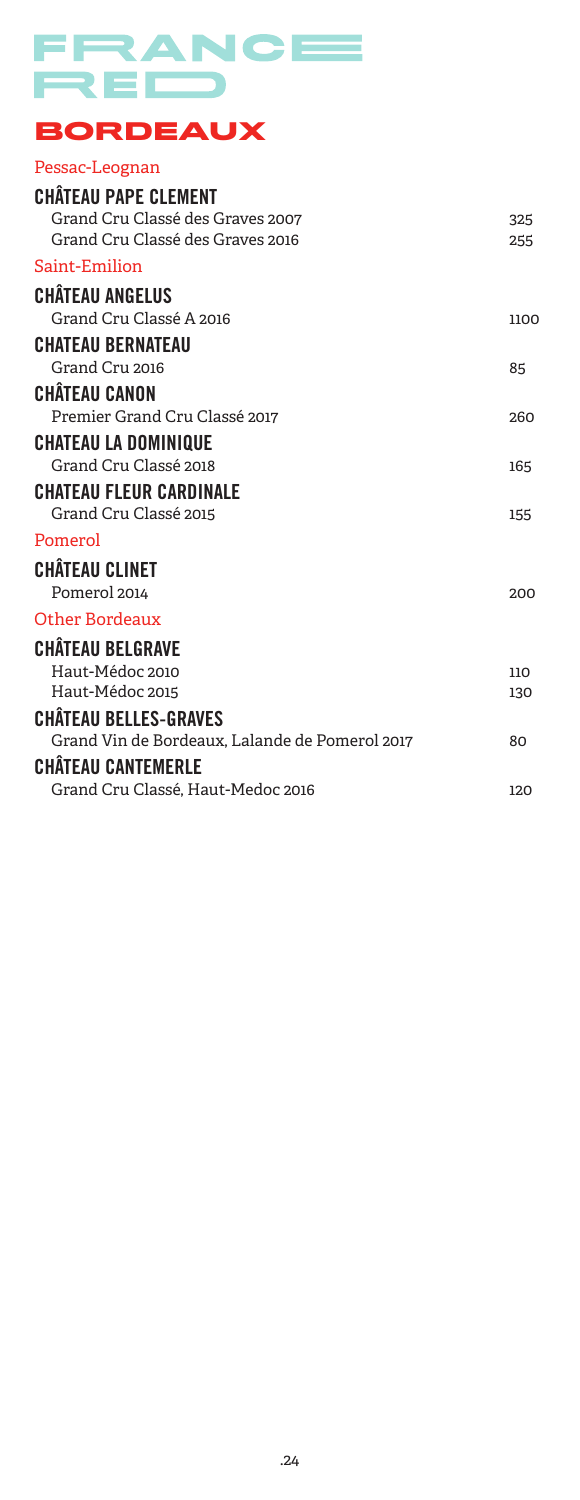## **LOIRE VALLEY**

| <b>CATHERINE &amp; PIERRE BRETON</b>                    |     |
|---------------------------------------------------------|-----|
| 'Les Beaux Monts', Cabernet Franc, Chinon 2019          | 65  |
| <b>CLOS ROUGEARD</b>                                    |     |
| 'Les Clos', Cabernet Franc, Saumur-Champigny 2014       | 350 |
| 'Les Clos', Cabernet Franc, Saumur-Champigny 2015       | 350 |
| <b>CHARLES JOGUET</b>                                   |     |
| 'Cuvée Terroir', Cabernet Franc, Chinon 2018            | 60  |
| 'Clos du Chêne Vert', Cabernet Franc, Chinon 2015       | 90  |
| 'Clos de la Dioterie', Cabernet Franc, Chinon 2015      | 110 |
| OLGA RAFFAULT                                           |     |
| 'Les Picasses', Cabernet Franc, Chinon 2008             | 135 |
| <b>THIERRY GERMAIN</b>                                  |     |
| 'La Marginale', Cabernet Franc, Saumur Champigny 2015   | 90  |
| <b>XAVIER COURANT</b>                                   |     |
| Cabernet Franc, 'L'Oubilee Merci la Vie' Bourgueil 2016 | 55  |
|                                                         |     |
| <b>PROVENCE</b>                                         |     |
| <b>DOMAINES OTT</b>                                     |     |
| Château Romassan, Bandol Rouge 2014                     | 120 |
| <b>CHÂTEAU PRADEAUX</b>                                 |     |
| Bandol Rouge 2014                                       | 140 |
| <b>DOMAINE TEMPIER</b>                                  |     |
| Bandol Rouge 2018                                       | 95  |
| Bandol Rouge 2019                                       | 105 |
| Bandol Rouge 'La Tourtine' 2018                         | 150 |
| Bandol Rouge 'La Tourtine' 2019                         | 165 |
| Bandol Rouge 'La Migoua' 2019                           | 180 |
| Bandol Rouge 'Cabassaou' 2019                           | 220 |
| Bandol Rouge 1.5 L 2017                                 | 240 |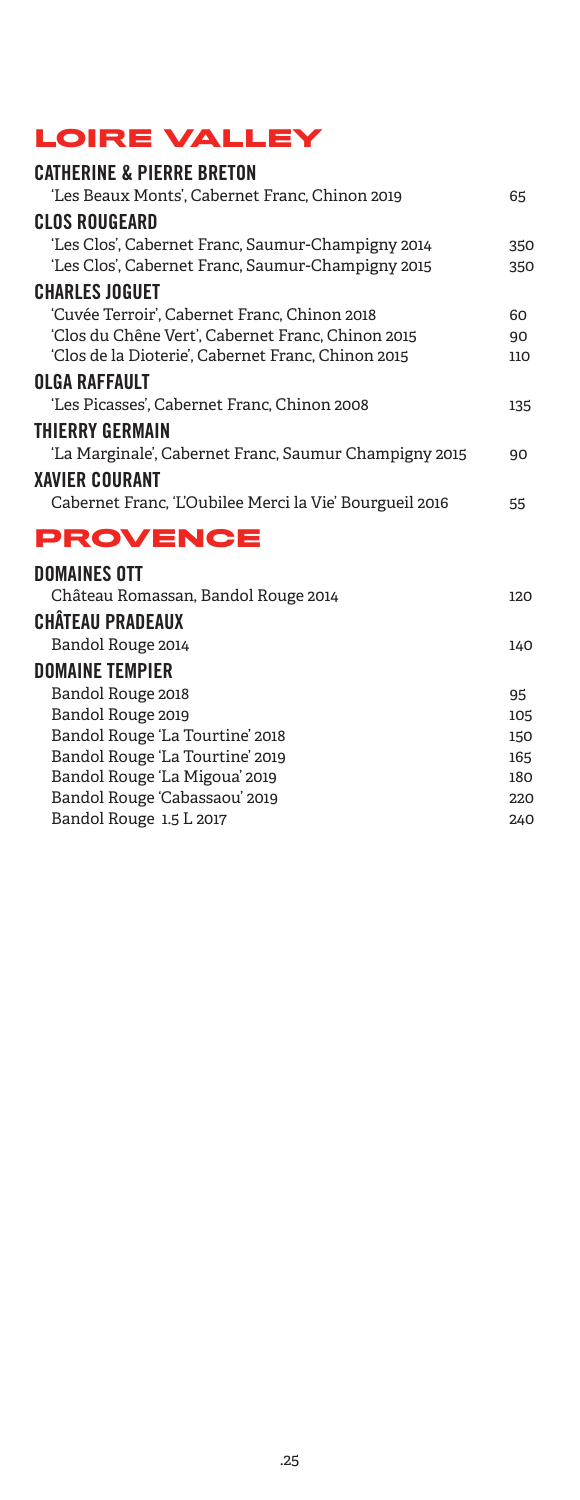

## PIEDMONT

Sangiovese may be the most planted grape in Italy, but Nebbiolo is its most singular. Nebbiolo takes its name from the local word nebbia, or fog, and its greatest expressions are from the small towns of Barolo and Barbaresco.

While the towns have a peaceful and beautiful Italian countryside feel, brooding in the vineyards is a grape that simultaneously exudes power and delicacy. Historically the preferred wines of Renaissance Italian royalty, the aging ability and complexity of the wines endures to this day. One of the epicenters of Italian wine and food, Piedmont represents the perfect balance of humility and power, producing aromatic wines that are delicious now, and will be for years to come.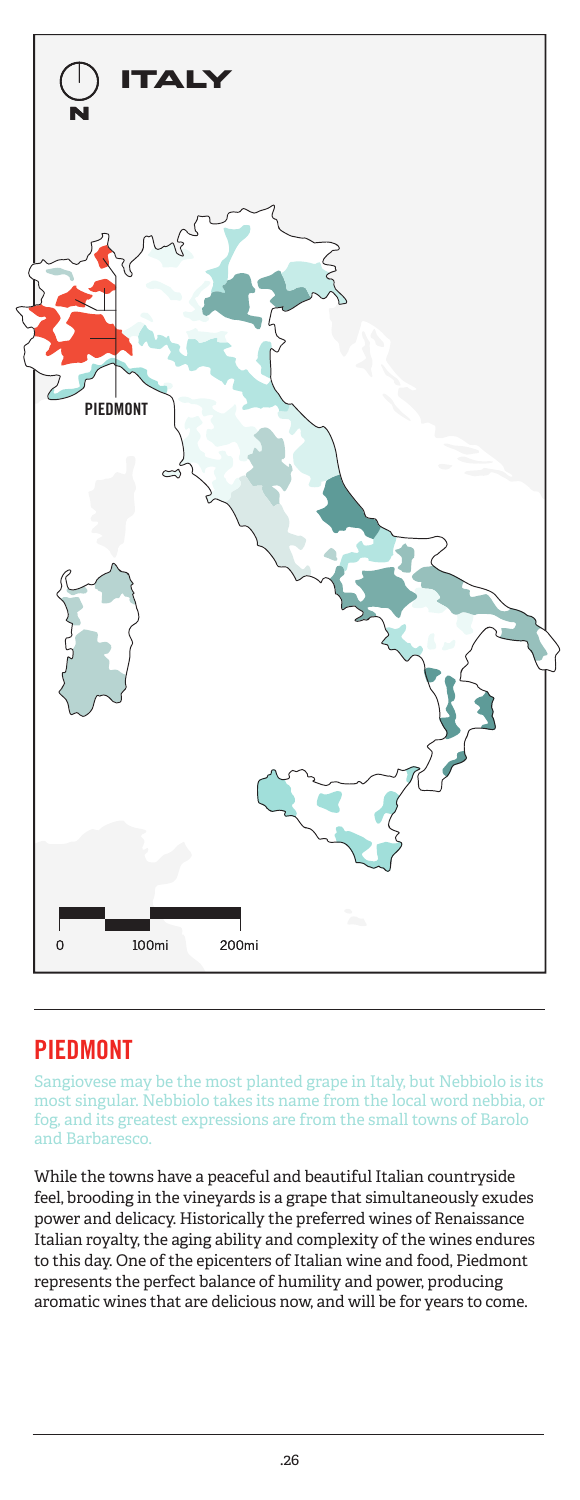

## **PIEDMONT**

| -BARBARESCO                        |    |
|------------------------------------|----|
| <b>PIEDMONT</b>                    |    |
| ELIO ALTARE<br>Barbera d'Alba 2019 | 55 |
|                                    |    |
| 'Montebruna'. Barbera d'Asti 2018  | 65 |
| <b>BRAIDA</b>                      |    |

| ROAGNA               |     |
|----------------------|-----|
| Paje 2014            | 220 |
| Albesani 2015        | 250 |
| PIEDMONT-BAROLO      |     |
| <b>ALDO CONTERNO</b> |     |

| Cicala 2009                 | 210 |
|-----------------------------|-----|
| Colonnello 2008             | 190 |
| AZELIA                      |     |
| Bricco Voghera Riserva 2010 | 300 |
| <b>BROVIA</b>               |     |
| 2015                        | 135 |
| <b>CA'ROME</b>              |     |
| Cerretta 2015               | 200 |
| <b>CERETTO</b>              |     |
| Brunate 2010                | 180 |
| <b>CONTERNO FANTINO</b>     |     |
| Vigna del Gris 2012         | 160 |
| Vigna del Gris 2013         | 160 |
| Vigna del Gris 2015         | 170 |
| Vigna Sorì Ginestra 2014    | 140 |
| Vigna Sorì Ginestra 2015    | 180 |
| <b>GIUSEPPE MASCARELLO</b>  |     |
| Monprivato 2015             | 350 |
| LA SPINETTA                 |     |
| Campè 2011                  | 240 |
| <b>LUIGI EINAUDI</b>        |     |
| Bussia 2015                 | 160 |
| Cannubi 2012                | 150 |
| Cannubi 2013                | 150 |
| Cannubi 2014                | 150 |
| Cannubi 2015                | 160 |
|                             |     |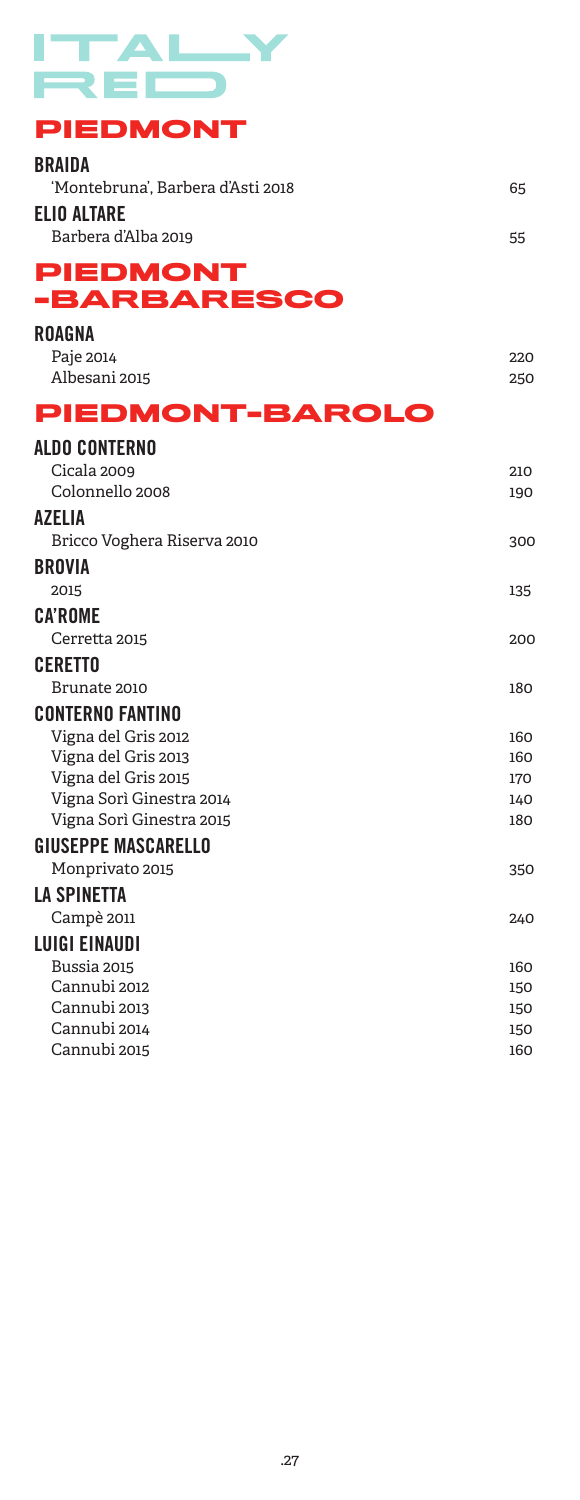## $\overline{\phantom{a}}$ Y ۳

#### **PIEDMONT-BAROLO**

#### MARCARINI La Serra 2015 210 MARIO MARENGO Brunate 2015 **115** ODDERO

Brunate 2011 190 Brunate 2012 200 Brunate 2013 200 Vigna Rionda 2007 285 Vigna Rionda 2008 285 Rocche di Castiglione 2016 195 Villero 2007 (1.5L) 400 Villero 2015 **170** Villero 2017 **190** 

#### PAOLO SCAVINO

| 2017                 | 85  |
|----------------------|-----|
| Bricco Ambrogio 2016 | 100 |

#### PIO CESARE

2011 120 2012 **120** 

#### ROAGNA

Pira 2014 **220** Pira 2015 220

#### ROCCHEVIBERTI

Bricco Boschis 2016 135

#### VIETTI

| 400 |
|-----|
| 210 |
| 375 |
| 375 |
| 390 |
|     |

## **VENETO**

| <b>ALLEGRINI</b>                         |     |
|------------------------------------------|-----|
| Amarone della Valpolicella Classico 2017 | 140 |
| <b>GIUSEPPE QUINTARELLI</b>              |     |
| Amarone della Valpolicella Classico 2011 | 550 |
| Ca' del Merlo IGT 2011                   | 185 |
| Ca' del Merlo IGT 2012                   | 185 |
| Primofiore 2015                          | 145 |
| Valpolicella Classico 2011               | 185 |
| Valpolicella Classico 2012               | 195 |
| TOMMASO BUSSOLA                          |     |
| Valpolicella Classico Superiore 2014     | 95  |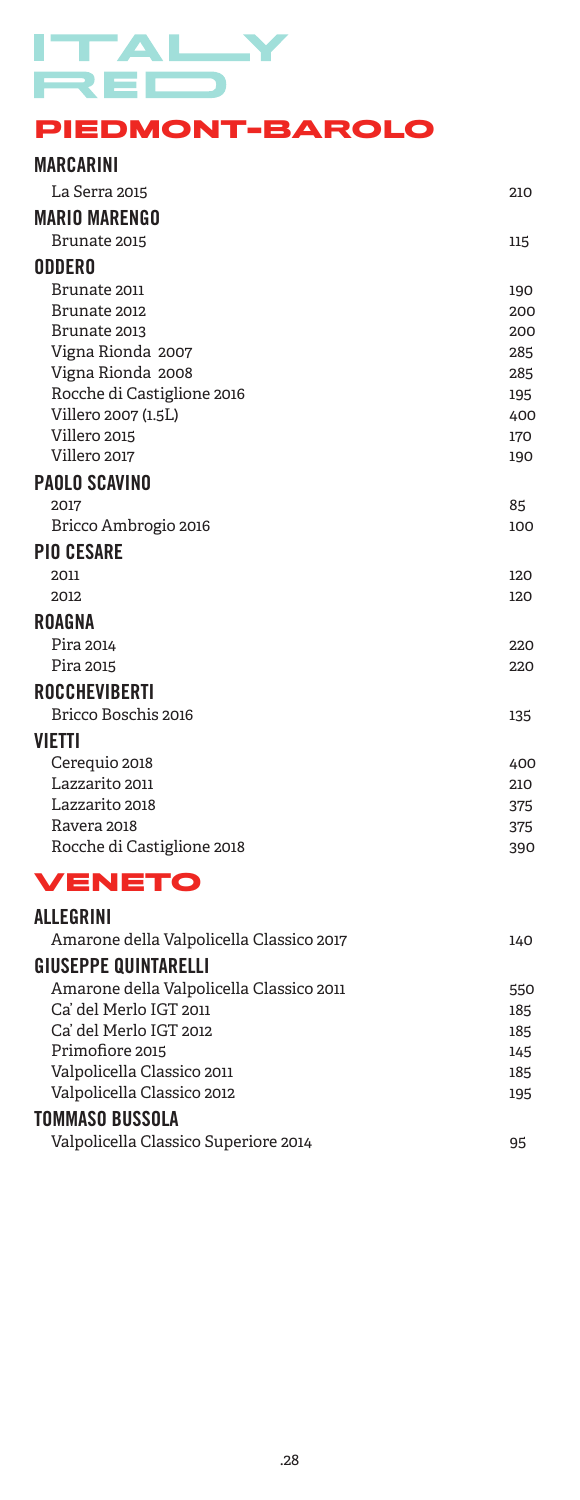

## **TUSCANY**

| <b>CASTELLO DI AMA</b>              |     |
|-------------------------------------|-----|
| 'L'Apparita' 2013                   | 320 |
| <b>CIACCI PICCOLOMINI D'ARAGONA</b> |     |
| Syrah, 'Fabius' 2016                | 85  |
| TENUTA DELL'ORNELLAIA               |     |
| La Serre Nuove 2017                 | 150 |
| <b>ISOLE E OLENA</b>                |     |
| Cepparello 2017                     | 170 |
| <b>TENUTA SETTE PONTI</b>           |     |
| 'Oreno' 2008                        | 180 |
| <b>MARCHESI ANTINORI</b>            |     |
| Solaia 2011                         | 400 |
| Solaia 2012                         | 400 |
| Tignanello 2015                     | 220 |
| Tignanello 2016                     | 220 |

## **TUSCANY-CHIANTI**

| CASTAGNOLI                                             |     |
|--------------------------------------------------------|-----|
| Chianti Classico 2016                                  | 60  |
| ROCCA DI MONTEGROSSI                                   |     |
| 'San Marcellino', Chianti Classico Gran Selezione 2010 | າດດ |
| <b>PODERE CAMPRIANO</b>                                |     |
| Chianti Classico 2017                                  | 65  |
| Chianti Classico Riserva 2017                          | 85  |
|                                                        |     |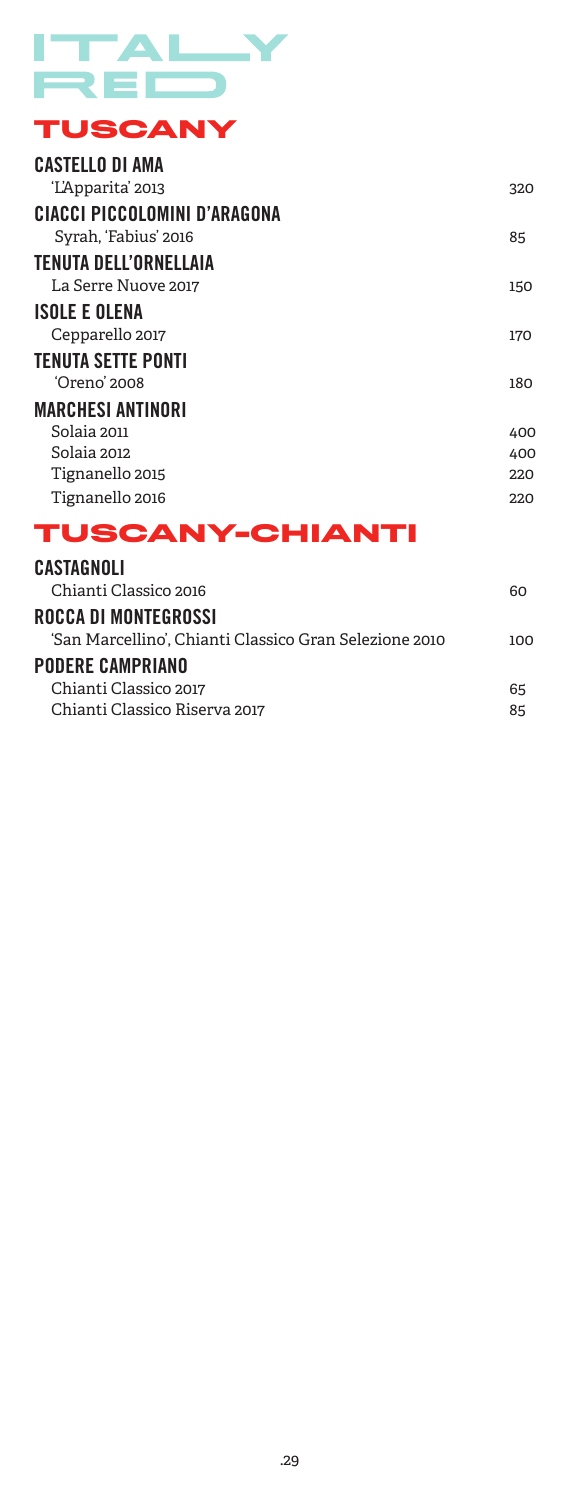# TALY 2 E I

#### **TUSCANY-MONTALCINO /MONTEPULCIANO**

| <b>ALTESINO</b>                                      |     |
|------------------------------------------------------|-----|
| Brunello di Montalcino 2016                          | 140 |
| Brunello di Montalcino Riserva 2013                  | 205 |
| Brunello di Montalcino Riserva 2015                  | 215 |
| AVIGNONESI                                           |     |
| 'Grandi Annate', Vino Nobile di Montepulciano 2011   | 180 |
| <b>BIONDI-SANTI</b>                                  |     |
| 'Tenuta Greppo', Brunello di Montalcino Annata 2008  | 450 |
| 'Tenuta Greppo', Brunello di Montalcino Riserva 2011 | 550 |
| 'Tenuta Greppo', Brunello di Montalcino Annata 2012  | 300 |
| 'Tenuta Greppo', Brunello di Montalcino 2013         | 325 |
| 'Tenuta Greppo', Brunello di Montalcino Annata 2015  | 400 |
| <b>CONTI COSTANTI</b>                                |     |
| Brunello di Montalcino Riserva 2010                  | 320 |
| PIANCORNELLO                                         |     |
| Brunello di Montalcino 2015                          | 100 |
| <b>IL POGGIONE</b>                                   |     |
| Brunello di Montalcino 2016                          | 160 |
| Brunello di Montalcino 2017                          | 160 |
| Brunello di Montalcino Riserva 2012                  | 220 |
| SASSETTI PERTIMALI                                   |     |
| Brunello di Montalcino 2016                          | 200 |
| <b>SESTI</b>                                         |     |
| Brunello di Montalcino 2015                          | 185 |
| <b>STELLA DI CAMPALTO</b>                            |     |
| 'Amore', Brunello di Montalcino 2015                 | 350 |
| VALDICAVA                                            |     |
| Brunello di Montalcino 2016                          | 300 |
| <b>OTHER ITALY</b>                                   |     |
| <b>BELLAFONTE</b>                                    |     |
| Montefalco Sagrantino 'Collenottolo', Umbria 2012    | 125 |
| <b>EMIDIO PEPE</b>                                   |     |
| Montepulciano d'Abruzzo 2000                         | 550 |
|                                                      |     |

Montepulciano d'Abruzzo 2010 450

'Pagliaro' Montefalco Sagrantino, Umbria 2012 175

'RS18', Merlot & Pignolo, Venezia Giulia 2018 70

'Moganazzi', Nerello Mascalese, Etna Rosso, Sicily 2018 90

'Taurasi Santandrea', Aglianico, Campania 2013 50

PAOLO BEA

**RADIKON** 

VINOSIA

TENUTA DELLE TERRE NERE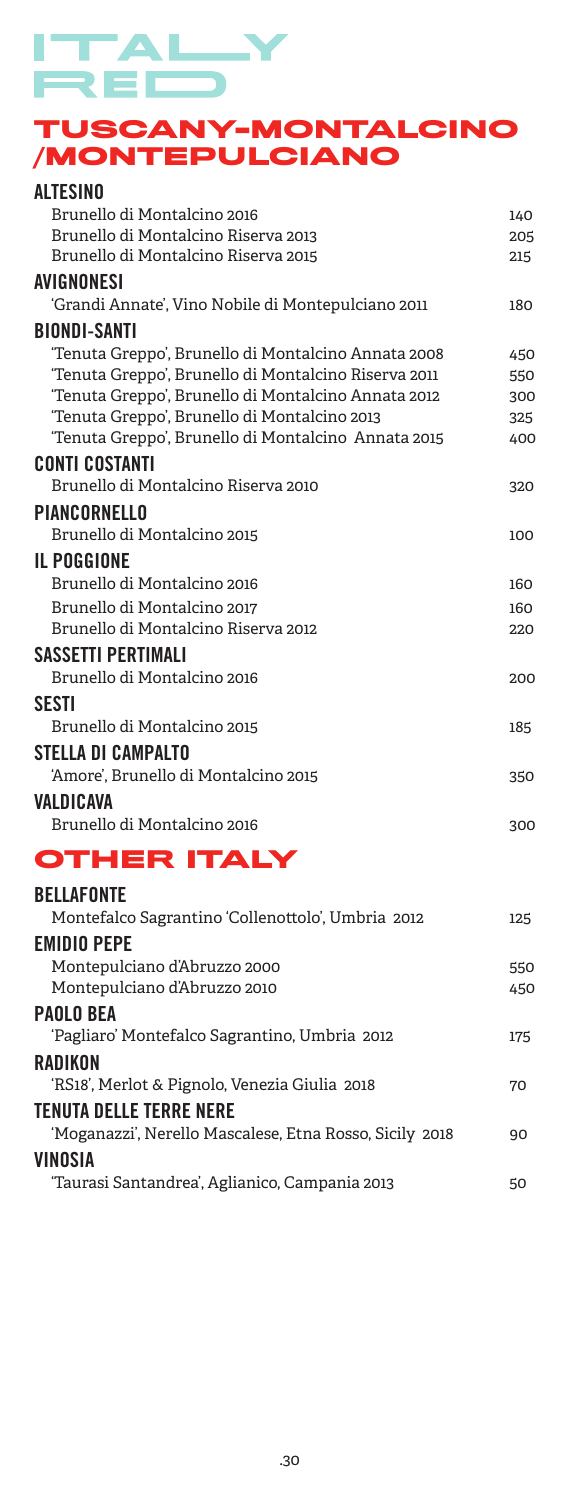

## THE WILLAMETTE VALLEY

The Willamette Valley is a relative newcomer to the fine wine scene, with the first Pinot Noir vineyards being planted in the mid 1960's. However, due to dedicated farmers, a mosaic of soil types, and distinct and delicious wines, the Willamette Valley is producing stunning examples of Pinot Noir, Pinot Gris, Chardonnay, and others.

Quality is only improving, but the future is bright for a region which has found its stride rather quickly, and is showcasing it's talent, largely with a difficult grape variety in Pinot Noir. A run of beautiful vintages has wine drinkers drooling over the prospects of the age-worthiness of the wines. And, with an eye on quality as an entire region, the Willamette Valley will only continue to grow in prestige among those in the world of wine.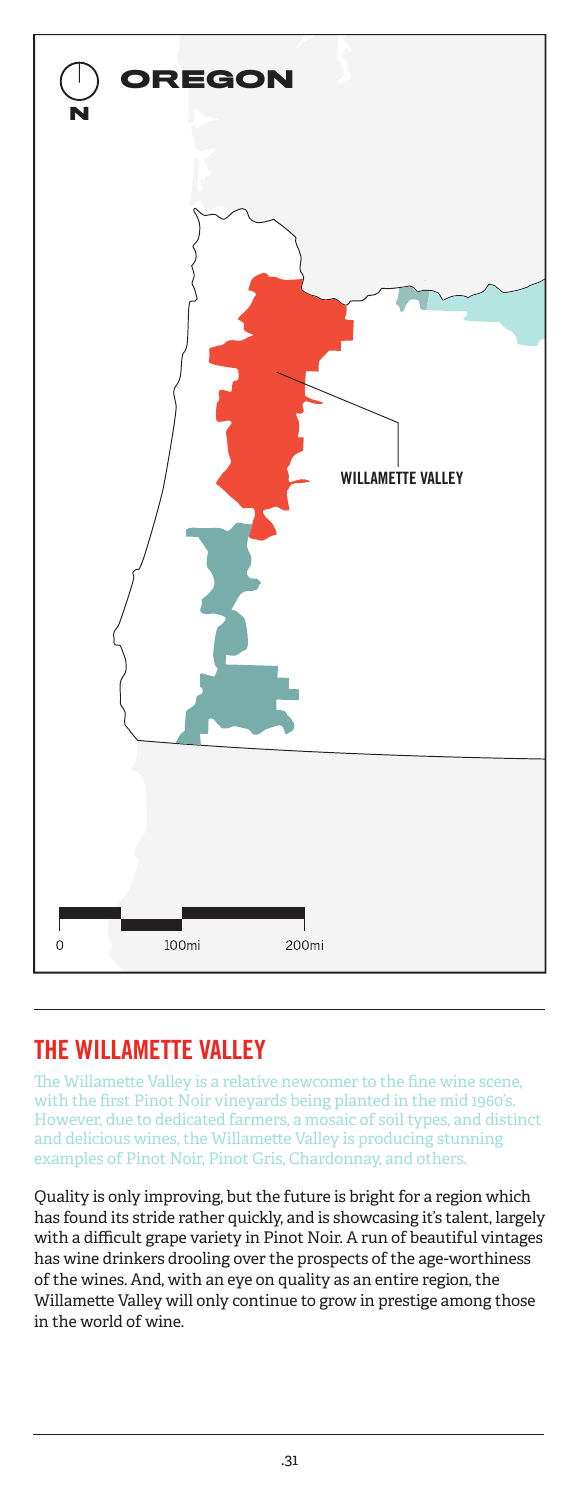TED ATES RE

## **PINOT NOIR**

Oregon ANTICA TERRA 'Antikythera', Eola-Amity Hills, Willamette Valley 2017 250 'Ceras' Eola-Amity Hills, Willamette Valley 2017 200 BERGSTRÖM 'Cumberland Reserve', Willamette Valley 2019 90 Bergström Vineyard, Dundee Hills, Willamette Valley 2018 200 ELK COVE Clay Court Vineyard, Yamhill-Carlton, Willamette Valley 2018 100 THE GREAT OREGON WINE COMPANY 'Rascal', Oregon 2019 40 KEN WRIGHT CELLARS Guadalupe Vineyard, Willamette Valley 2018 120 LUMINOUS HILLS Yamhill-Carlton, Willamette Valley 2020 75 MONTINORE ESTATE 'Graham's Block 7', Willamette Valley 2013 120 PENNER-ASH Willamette Valley 2019 100 PIKE ROAD Willamette Valley 2019 **1988** 45 SALEM WINE COMPANY Eola-Amity Hills, Willamette Valley 2018 65 SOTER VINEYARDS Mineral Springs Ranch, Yamhill-Carlton, Willamette Valley 2017 140 California ANTHILL FARMS 'Comptche Ridge' Mendocino 2017 95 **BARNETT** Savoy Vineyard, Anderson Valley 2011 105 BELLE GLOS Clark & Telephone, Santa Maria Valley, Santa Barbara 2018 65 CARTE BLANCHE Nobles Ranch Vineyard, Sonoma Coast 2012 105 CIRQ Bootlegger's Hill Vineyard, Russian River Valley 2013 250 Treehouse Vineyard, Russian River Valley 2012 250 Treehouse Vineyard, Russian River Valley 2013 250 DAVIES VINEYARDS Nobles Vineyard, Sonoma Coast 2017 120 GOLDENEYE 'Ten Degrees', Anderson Valley 2016 200 **HANZELL** Sonoma Valley 2014 160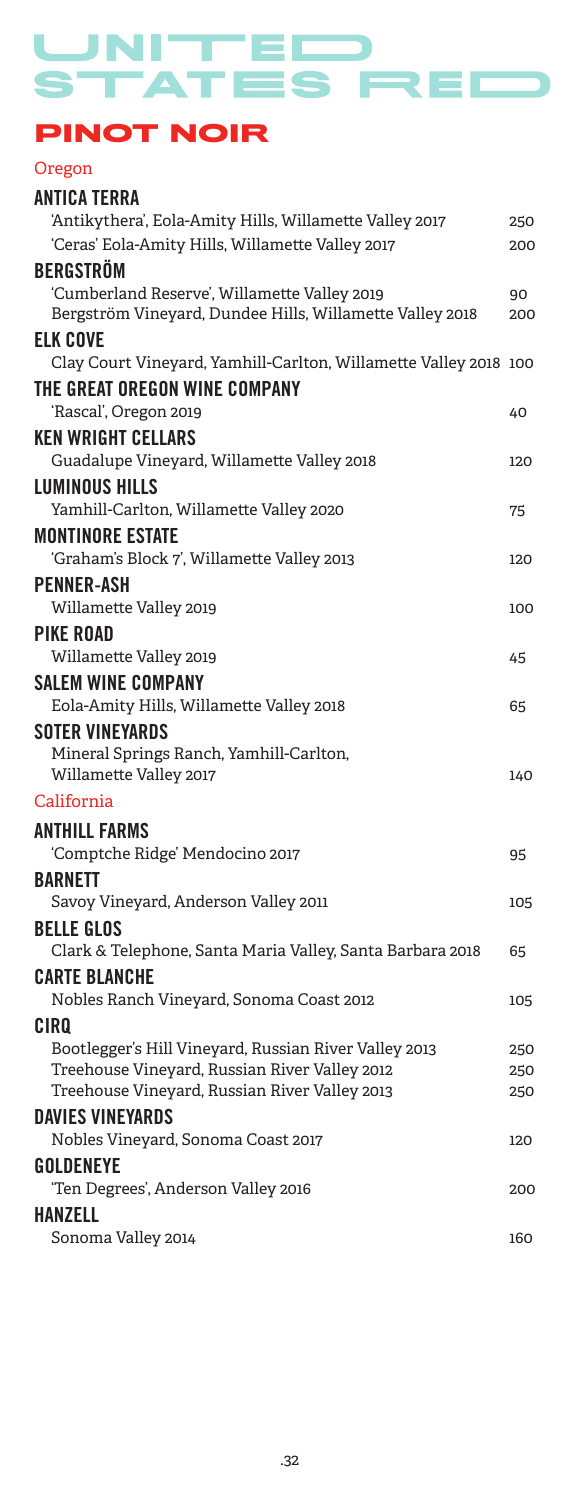UNITED STATES REC

## **PINOT NOIR**

#### California Cont.

## HYDE DE VILLAINE

| 'Ysabel', Van der Kamp Vineyard, Sonoma Mountain 2017<br>'Ysabel', Van der Kamp Vineyard, Sonoma Mountain 2018 | 175<br>200 |
|----------------------------------------------------------------------------------------------------------------|------------|
| KISTLER                                                                                                        |            |
| Russian River Valley 2019                                                                                      | 130        |
| KOSTA BROWNE                                                                                                   |            |
| Cerise Vineyard, Anderson Valley 2016                                                                          | 250        |
| Gap's Crown Vineyard, Sonoma Coast 2013                                                                        | 240        |
| Gap's Crown Vineyard, Sonoma Coast 2014                                                                        | 250        |
| Gap's Crown Vineyard, Sonoma Coast 2019                                                                        | 300        |
| Keefer Ranch, Russian River Valley 2019<br>Santa Lucia Highlands 2014                                          | 300<br>195 |
| <b>LITTORAI</b>                                                                                                |            |
| Cerise Vineyard, Anderson Valley 2014                                                                          | 130        |
| Cerise Vineyard, Anderson Valley 2017                                                                          | 140        |
| Wendling Vineyard, Block E, Anderson Valley 2016                                                               | 150        |
| Wendling Vineyard, Block E, Anderson Valley 2017                                                               | 150        |
| LUCIA                                                                                                          |            |
| Gary's Vineyard, Santa Lucia Highlands 2014                                                                    | 110        |
| <b>PAUL HOBBS</b>                                                                                              |            |
| Katherine Lindsay Estate, Russian River Valley 2017                                                            | 180        |
| <b>PETER MICHAEL WINERY</b>                                                                                    |            |
| 'Ma Danseuse', Fort Ross-Seaview, Sonoma County 2019                                                           | 265        |
| <b>SEA SMOKE</b>                                                                                               |            |
| 'Ten', Sea Smoke Vineyard, Santa Rita Hills 2019                                                               | 165        |
| SYRAH                                                                                                          |            |
| ANTICA TERRA                                                                                                   |            |
| 'Lillian', Eola-Amity Hills, Willamette Valley 2017                                                            | 170        |
| <b>ARNOT-ROBERTS</b>                                                                                           |            |
| Que Syrah Vineyard, Sonoma Coast 2020                                                                          | 155        |
| <b>CAYUSE</b>                                                                                                  |            |
| Cailloux Vineyard, Walla Walla, Washington 2017                                                                | 180        |
| Cailloux Vineyard, Walla Walla, Washington 2018                                                                | 195        |
| GORMAN                                                                                                         |            |
| 'Sleeping Giant', Boushey Vineyard, Yakima Valley,                                                             |            |
| Washington 2012                                                                                                | 100        |
| <b>JOLIE-LAIDE WINES</b>                                                                                       |            |
| Halcon Vineyard, Yorkville Highlands, California 2016                                                          | 120        |
| Halcon Vineyard, Yorkville Highlands, California 2017                                                          | 120        |
| SHAFER                                                                                                         |            |
| 'Relentless', Napa Valley 2017                                                                                 | 165        |
| ZINFANDEL                                                                                                      |            |
| <b>BROWN</b>                                                                                                   |            |
| Napa Valley 2017                                                                                               | 100        |
| THE EV WINE CELLABE                                                                                            |            |

| TURLEY WINE CELLARS                |    |
|------------------------------------|----|
| Pesenti Vineyard, Paso Robles 2018 | 95 |
| 'Duarte', Contra Costa County 2018 | 85 |
| 'Juvenile'. California 2018        | 75 |
| Kirschenmann Vineyard, Lodi 2018   | 95 |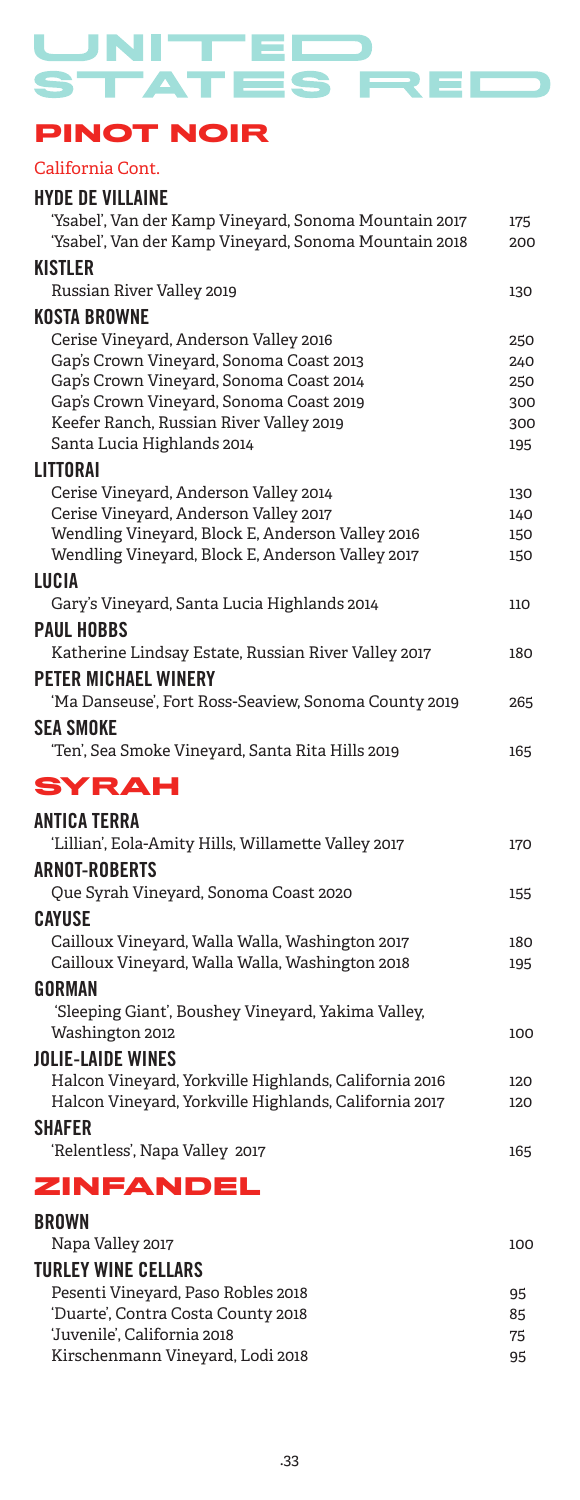## **BLENDS**

| COLGIN                                                                                   |     |
|------------------------------------------------------------------------------------------|-----|
| 'Cariad', St. Helena, Napa Valley, California 2010                                       | 850 |
| CONTINUUM                                                                                |     |
| Sage Mountain Vineyard, Napa Valley, California 2019                                     | 475 |
| <b>COUP DE FOUDRE</b>                                                                    |     |
| '37.2 Cuvée', Napa Valley, California 2016                                               | 140 |
| <b>DALLA VALLE VINEYARDS</b>                                                             |     |
| 'Maya', Napa Valley, California 2014                                                     | 750 |
| 'Maya', Napa Valley, California 2018                                                     | 850 |
| <b>FISHER VINEYARDS</b><br>'Cameron Fisher', Napa Valley, California 2012                |     |
|                                                                                          | 130 |
| <b>GUARDIAN CELLARS</b>                                                                  |     |
| 'Gun Metal', Columbia, Washington 2015                                                   | 115 |
| <b>HYDE DE VILLAINE</b><br>'Belle Cousine', Carneros, Napa Valley 2015                   |     |
| <b>MCPRICE MYERS</b>                                                                     | 155 |
| 'High on the Hog', Paso Robles 2018                                                      | 45  |
| <b>MERRYVALE VINEYARDS</b>                                                               |     |
| 'Profile', Napa Valley 2016                                                              | 275 |
| <b>OPUS ONE</b>                                                                          |     |
| Napa Valley 2018                                                                         | 575 |
| <b>RAMEY</b>                                                                             |     |
| Claret, North Coast 2017                                                                 | 75  |
| <b>RIDGE</b>                                                                             |     |
| 'Monte Bello', Santa Cruz Mtns, California 1992                                          | 400 |
| 'Monte Bello', Santa Cruz Mtns, California 1994                                          | 400 |
| 'Monte Bello', Santa Cruz Mtns, California 2014                                          | 340 |
| 'Monte Bello', Santa Cruz Mtns, California 2016                                          | 400 |
| 'Monte Bello', Santa Cruz Mtns, California 2018                                          | 450 |
| <b>JOLIE-LAIDE WINES</b><br>'GSM', Shake Ridge Vineyard, Amador County, California, 2017 | 120 |
|                                                                                          |     |
| <b>REALM CELLARS</b><br>'Moonracer' Napa Valley, California 2017                         | 650 |
|                                                                                          |     |
| SMITH-MADRONE<br>'Cook's Flat', Spring Mtn, Napa Valley, California 2009                 | 270 |
| YOUNG INGLEWOOD                                                                          |     |
| Right Bank Blend, Napa Valley, California 2016                                           | 150 |
|                                                                                          |     |
| <b>OTHER VARIETALS</b>                                                                   |     |
| <b>BROWN</b>                                                                             |     |
| Tempranillo, Napa Valley 2014                                                            | 100 |
| <b>K VINTNERS</b>                                                                        |     |
| 'The Boy', Grenache, Walla Walla Valley, Washington 2009                                 | 95  |
| <b>LAW ESTATE</b>                                                                        |     |
| 'Beguiling', Grenache, Paso Robles, California 2016                                      | 140 |
| <b>JOLIE-LAIDE WINES</b>                                                                 |     |
| Grenache, Provisor Vineyard, North Coast, California, 2016                               | 120 |
| Grenache, Provisor Vineyard, North Coast, California, 2017                               | 120 |
| <b><i>WAUGH CELLARS</i></b>                                                              |     |
| Petit Verdot, 'Single', Napa Valley, California 2015                                     | 300 |
|                                                                                          |     |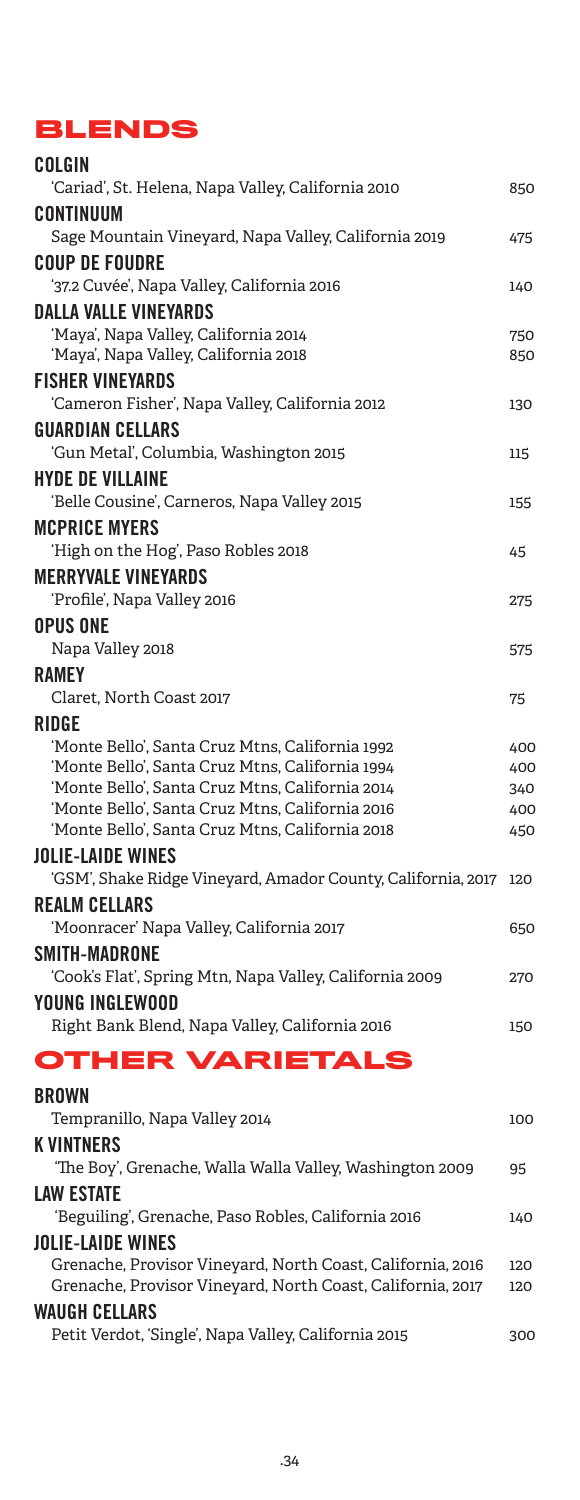STATES RE т

UNITED

**CABERNET SAUVIGNON**

#### California

| <b>ALYRIS VINEYARDS</b>                                                |            |
|------------------------------------------------------------------------|------------|
| 'The Audition. Take I', Mount George Estate Vineyard,                  |            |
| Napa Valley 2013                                                       | 120        |
| <b>ARKENSTONE</b>                                                      |            |
| 'NVD', Napa Valley 2017                                                | 145        |
| <b>ARNOT-ROBERTS</b>                                                   |            |
| Clajeux Vineyard, Chalk Hill, Sonoma 2013                              | 160        |
| Fellom Ranch Vineyard, Santa Cruz Mountains 2019                       | 240        |
| <b>ASHES &amp; DIAMONDS</b>                                            |            |
| 'MTN Cuvee No. 1' Bates Ranch, Santa Cruz Mtns 2016                    | 200        |
| Red Hen Vineyard, Oak Knoll District, Napa Valley 2017                 | 185        |
| <b>BOND ESTATE</b>                                                     |            |
| 'Melbury', Napa Valley 2002                                            | 800        |
| 'Vecina', Napa Valley 2002                                             | 800        |
| <b>BARNETT</b>                                                         |            |
| 'Rattlesnake', Spring Mtn, Napa Valley 2013                            | 300        |
| <b>CARTE BLANCHE</b>                                                   |            |
| Napa Valley 2013                                                       | 170        |
| <b>CARTER</b>                                                          |            |
| 'Coliseum Block', Napa Valley 2014<br>Weitz Vineyard, Napa Valley 2014 | 220        |
|                                                                        | 250        |
| CAYMUS                                                                 |            |
| NapaValley 2019 (1.0L)<br>Special Selection 2017                       | 190        |
|                                                                        | 350        |
| <b>CHAPPELLET</b>                                                      |            |
| Napa Valley 2018<br>Pritchard Hill, St. Helena, Napa Valley 2018       | 180<br>450 |
| COLGIN                                                                 |            |
| IX Estate, Pritchard Hil, St. Helena, Napa Valley 2018                 | 1,100      |
| <b>COUP DE FOUDRE</b>                                                  |            |
| Napa Valley 2009                                                       | 210        |
| DALLA VALLE                                                            |            |
| Napa Valley, 2012                                                      | 320        |
| <b>DAOU VINEYARDS</b>                                                  |            |
| Paso Robles, 2020                                                      | 60         |
| Reserve, Paso Robles, 2019                                             | 115        |
| <b>FAR NIENTE</b>                                                      |            |
| 'Estate', Oakville, Napa Valley 2016                                   | 250        |
| 'Estate', Oakville, Napa Valley 2019                                   | 250        |
| <b>FISHER VINEYARDS</b>                                                |            |
| Lamb Vineyard, Napa Valley 2012                                        | 260        |
| Mountain Estate, Napa Valley 2016                                      | 160        |
| <b>HALL</b>                                                            |            |
| Napa Valley 2018                                                       | 110        |
| Kathryn Hall, Napa Valley 2018                                         | 320        |
| <b>HARLAN ESTATE</b>                                                   |            |
| Napa Valley 2012                                                       | 1,400      |
| Napa Valley 2015                                                       | 2,000      |
| <b>HEITZ CELLAR</b>                                                    |            |
| Napa Valley 2016                                                       | 140        |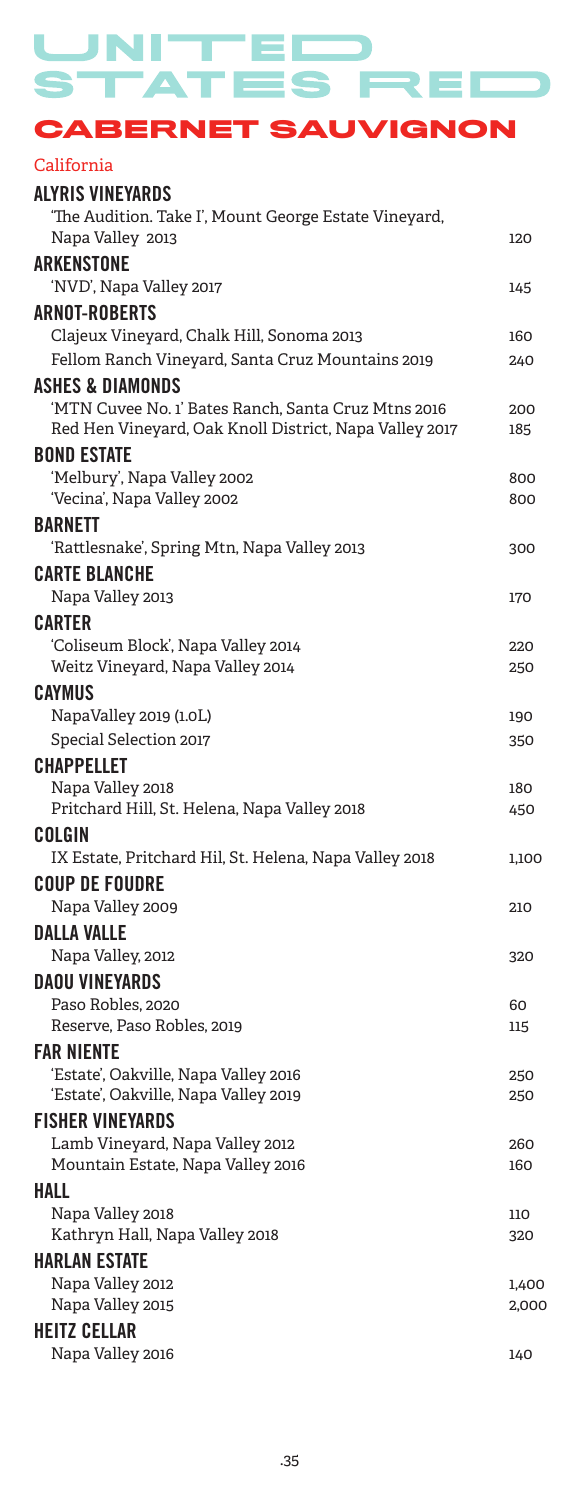#### California Cont.

| <b>INGLENOOK</b>                                                  |     |
|-------------------------------------------------------------------|-----|
| 'Rubicon', Napa Valley 2015                                       | 400 |
| <b>JANZEN</b>                                                     |     |
| Cloudy's Vineyard, Napa Valley 2016                               | 300 |
| Beckstoffer To Kalon Vineyard, Napa Valley 2016                   | 400 |
| <b>JOSEPH PHELPS</b>                                              |     |
| ʻInsignia', Napa Valley 2013                                      | 400 |
| MACAULEY                                                          |     |
| 'Reserve', Napa Valley 2013 (1.5L)                                | 450 |
|                                                                   |     |
| <b>NICKEL &amp; NICKEL</b>                                        |     |
| C.C. Ranch, Rutherfod, Napa Valley 2019                           | 200 |
| John C. Sullenger Vineyard, Oakville, Napa Valley 2019            | 200 |
| <b>O'SHAUNGHNESSY WINERY</b>                                      |     |
| Napa Valley 2018                                                  | 150 |
| <b>PAUL HOBBS</b>                                                 |     |
| Coombsville, Napa Valley 2018                                     | 220 |
| PLUMPJACK                                                         |     |
| Oakville, Napa Valley 2018                                        | 300 |
| <b>POST &amp; BEAM</b>                                            |     |
| Napa Valley 2020                                                  | 95  |
| <b>PURLIEU</b>                                                    |     |
| 'Le Pich' Napa Valley 2017                                        | 115 |
| <b>RAMEY WINE CELLARS</b>                                         |     |
| Napa Valley 2015                                                  | 90  |
| <b>SADDLEBACK CELLARS</b>                                         |     |
| Oakville, Napa Valley 2012                                        | 120 |
|                                                                   |     |
| <b>SHAFER</b><br>'Hillside Select', Stag's Leap, Napa Valley 2003 | 380 |
| 'Hillside Select', Stag's Leap, Napa Valley 2004                  | 380 |
| 'Hillside Select', Stag's Leap, Napa Valley 2006                  | 380 |
| 'Hillside Select', Stag's Leap, Napa Valley 2007                  | 400 |
| <b>SNOWDEN</b>                                                    |     |
| Brothers Vineyard, Napa Valley 2018                               | 165 |
| The Ranch, Napa Valley 2018                                       | 130 |
| <b>SPOTTSWOODE</b>                                                |     |
| Estate Vineyard, Napa Valley 2017                                 | 300 |
| VENGE                                                             |     |
| 'Family Reserve', Oakville, Napa Valley 2013                      | 300 |
| 'Family Reserve', Oakville, Napa Valley 2014                      | 300 |
| 'Family Reserve', Oakville, Napa Valley 2017                      | 320 |
| <b>VICE-VERSA</b>                                                 |     |
| 'Steltzner Vineyard', Napa Valley 2017                            | 500 |
| <b>YOUNG INGLEWOOD</b>                                            |     |
| Napa Valley 2016                                                  | 200 |
|                                                                   |     |
| Washington                                                        |     |
| <b>CANVASBACK</b>                                                 |     |
| Red Mountain 2017                                                 | 60  |
| <b>HEDGES</b>                                                     |     |
| 'Family Estate', Red Mountain 2018                                | 90  |
| <b>LEONETTI CELLAR</b>                                            |     |
| Walla Walla Valley 2018                                           | 220 |
| <b>MARK RYAN</b>                                                  |     |
| 'Lonely Heart', Red Mountain 2011                                 | 140 |
|                                                                   |     |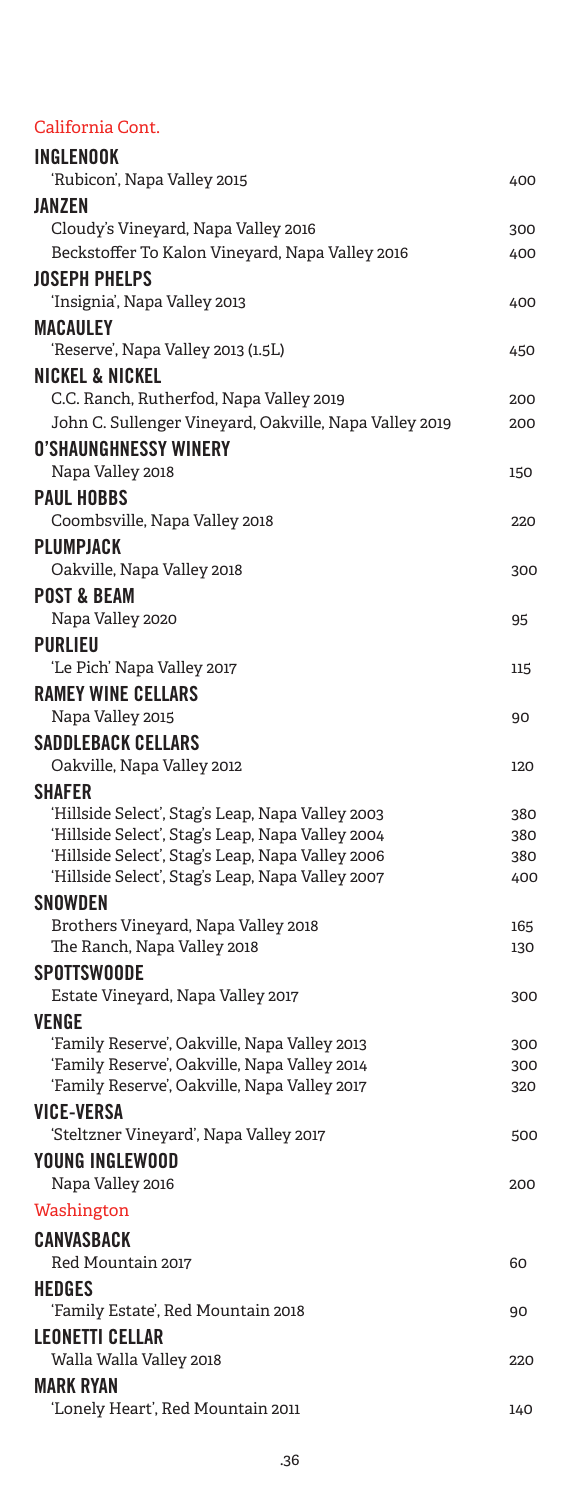## OTHER INTER-NATIONAL REI

## **SPAIN**

| <b>EMILIO MORO</b>                               |     |
|--------------------------------------------------|-----|
| Ribera del Duero, 2015                           | 70  |
| DIVINA CLEMENTIA                                 |     |
| Ribeira Sacra Tinto 2014                         | 110 |
| EL PUNTIDO                                       |     |
| Tempranillo, Rioja Gran Reserva 2007             | 90  |
| <b>ENVÍNATE</b>                                  |     |
| Listan Negro 'Migan', Vinos Atlánticos 2017      | 80  |
| <b>GUÍMARO</b>                                   |     |
| Mencía, 'Finca Meixeman', Ribeira Sacra 2017     | 85  |
| Mencía, 'Camiño Real', Ribeira Sacra 2017        | 55  |
| <b>MARQUÉS DE GRIÑON</b>                         |     |
| Cabernet Sauvignon, Dominio de Valdepusa 2012    | 90  |
| <b>BODEGAS MUGA</b>                              |     |
| 'ARO' Tempraillo, Rioja 2016                     | 350 |
| R. LÓPEZ DE HEREDIA                              |     |
| Tempranillo, 'Viña Tondonia', Rioja Reserva 2008 | 110 |
| Tempranillo, 'Viña Tondonia', Rioja Reserva 2009 | 110 |
| Tempranillo, 'Viña Tondonia', Rioja Reserva 1978 | 525 |

## **ARGENTINA**

#### CATENA ZAPATA

## **AUSTRALIA**

| <b>HENSCHKE</b><br>Shiraz, Mount Edelstone Vineyard, Eden Valley 2004<br>Shiraz Blend, Henry's Seven, Eden Valley 2015<br>Shiraz Blend, Keyneton Euphonium, Eden Valley 2015 | 195<br>85<br>105 |
|------------------------------------------------------------------------------------------------------------------------------------------------------------------------------|------------------|
| <b>MOLLY DOOKER</b>                                                                                                                                                          |                  |
| 'Velvet Glove' Shiraz. McLaren Vale 2018                                                                                                                                     | 375              |
| <b>SUCETTE</b>                                                                                                                                                               |                  |
| Grenache, Barossa Valley 2016                                                                                                                                                | 95               |
| WIRRA WIRRA                                                                                                                                                                  |                  |
| Cabernet Sauvignon 'Dead Ringer', McLaren Vale 2007                                                                                                                          | 95               |
| LEBANON                                                                                                                                                                      |                  |
| <b>CHATEAU MUSAR</b><br>Bekaa Valley 2013                                                                                                                                    | 130              |

## **SLOVAKIA**

| STREKOV 1075 |    |
|--------------|----|
| Fred $#3$    | 45 |

## **SOUTH AFRICA**

#### MEERLUST ESTATE

'Rubicon', Stellenbosh 75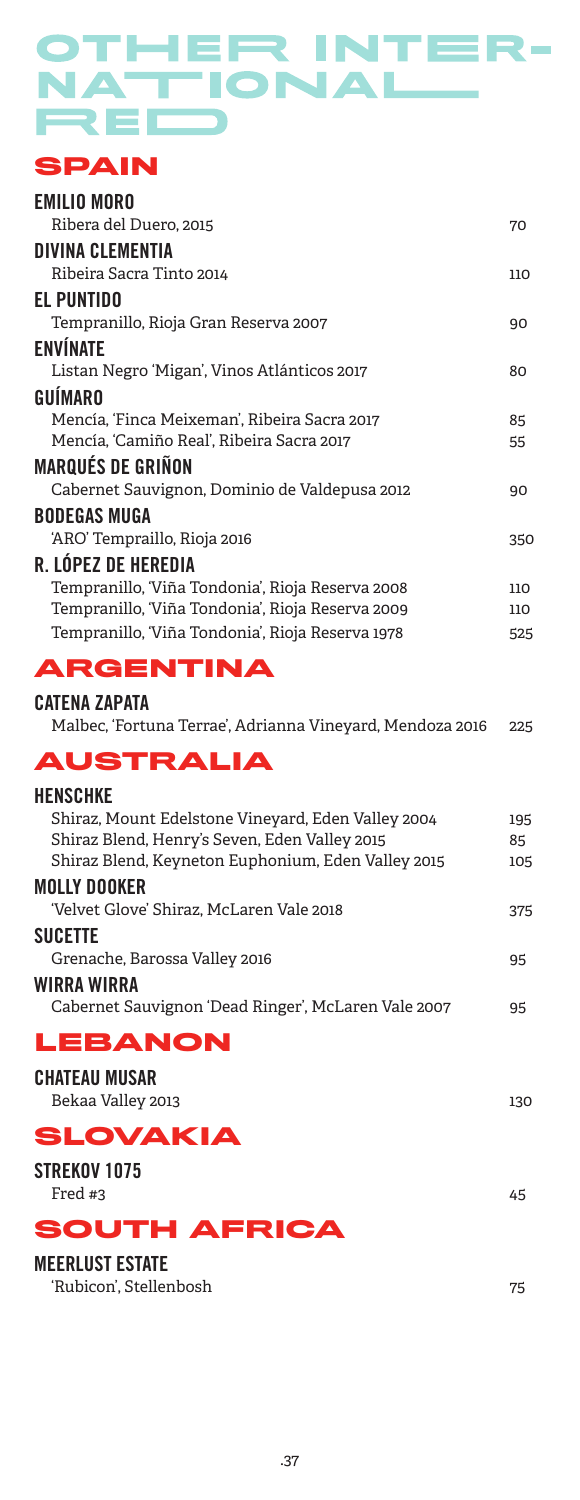# DESSERT WINE

| <b>BROADBENT</b>                                                                               |            |
|------------------------------------------------------------------------------------------------|------------|
| 10 year Malmsey, Madeira, Portugal                                                             | 100        |
| <b>CHATEAU D'YQUEM</b>                                                                         |            |
| Sauternes Premier Cru Supérieur 2013 (375 ml)<br>Sauternes Premier Cru Supérieur 2014 (375 ml) | 450<br>400 |
| <b>DOMAINE OSTERTAG</b>                                                                        |            |
| Gewürztraminer Vendange Tardive, Fronholz,<br>Alsace, France 2018 (750 ml)                     | 160        |
| <b>ELK COVE VINEYARDS</b>                                                                      |            |
| 'Ultima', Late Harvest Blend, Willamette Valley 2014 (375 ml)                                  | 80         |
| <b>FÈLSINA</b>                                                                                 |            |
| Vin Santo, Chianti Classico, Italy 2003 (375 ml)                                               | 60         |
| HÖPLER                                                                                         |            |
| Eiswein, Grüner Veltliner, Burgenland, Austria 2004 (375 ml)                                   | 110        |
| <b>LANCIOLA</b>                                                                                |            |
| Vin Santo del Chianti Colli Fiorentini, Italy 2006 (500 ml)                                    | 90         |
| TENUTA SANT' ANTONIO                                                                           |            |
| Recioto della Valpolicella, Italy 2000 (375 ml)                                                | 75         |
| <b>GIUSEPPE QUINTARELLI</b>                                                                    |            |
| Recioto della Valpolicella, Italy 2007 (375 ml)                                                | 250        |
|                                                                                                |            |

## PORT

#### HEITZ

| Ink Grade, Napa Valley, California NV | 60  |
|---------------------------------------|-----|
| NIEPOORT                              |     |
| 20 year old Tawny                     | 140 |
| Vintage 1983                          | 200 |
| Vintage 2011                          | 150 |
| Vintage 2017                          | 190 |
| <b>Bioma 2011</b>                     | 160 |
|                                       |     |